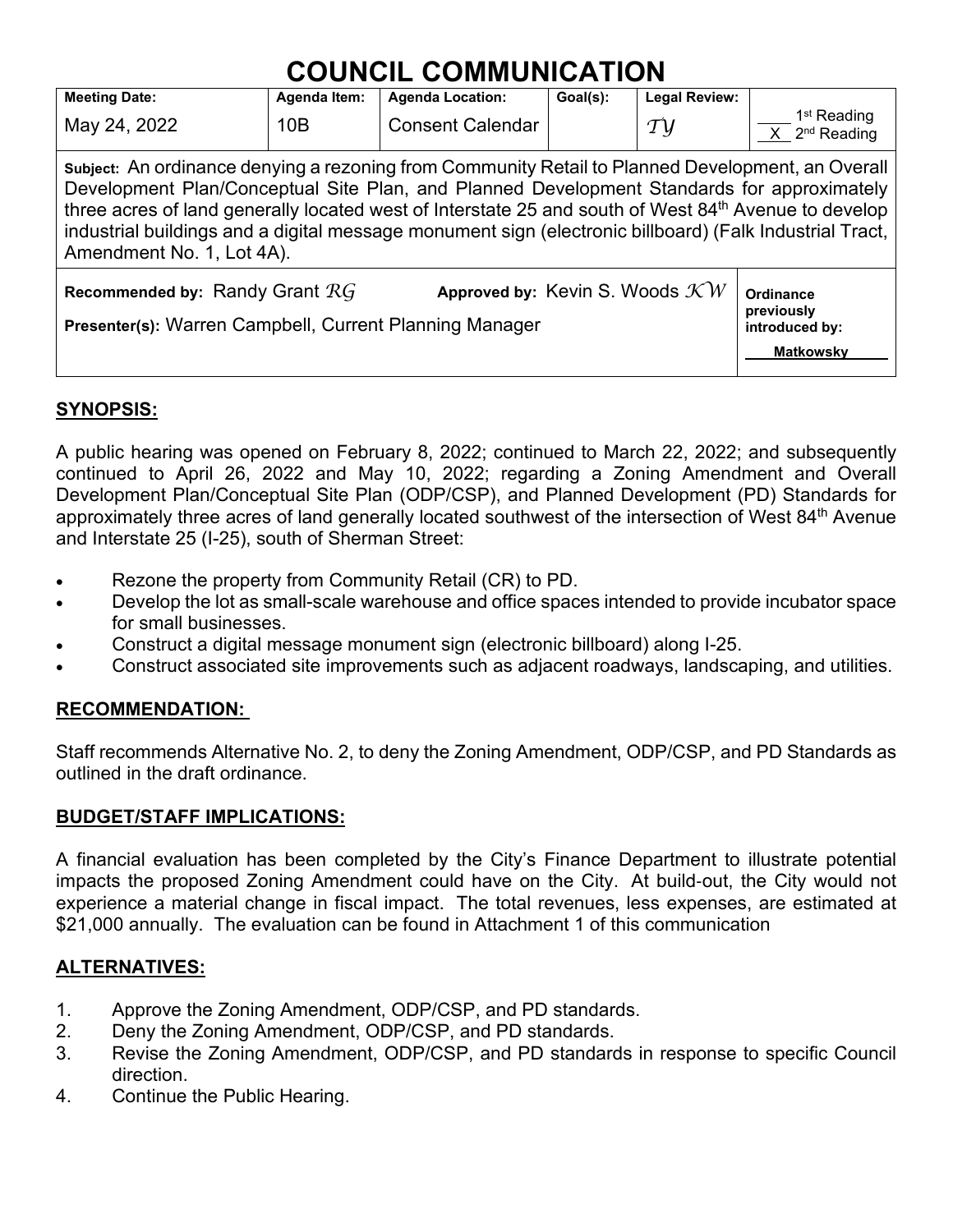# **BACKGROUND (ANALYSIS/NEXT STEPS/HISTORY):** (includes previous City Council action)

A public hearing was opened on February 8, 2022; continued to March 22, 2022, and subsequently continued to April 26, 2022 and May 10, 2022. The continuance at the February 8, 2022 Public Hearing was at the request of Council, to allow the applicant to address questions raised by Council and the public relating to the proposed electronic billboard. Specifically, questions included those related to traffic safety along I-25 due to introduction of an additional driver distraction. Additionally, Council requested additional information regarding the mitigation of potential light impacts on adjacent residential uses. The potential to reduce the size of the proposed sign as a way to mitigate these potential adverse impacts was discussed amongst Council. There was also discussion regarding the commitments which were made during the public hearing that were not proposed as requirements contained in the PD Standards, such as message hold and transition times and the opportunity for City advertising time. Questions regarding the purpose of the sign and the proposed value to the City and property also remained. The applicant has since provided additional documentation to address Council questions, including a memo, letters of support, and traffic study research, which has been included in the Council packet as Attachments 10-28. The applicant has also amended the proposed PD Standards to reduce the maximum allowed sign area of the electronic billboard from 700 square-feet to 672 square-feet per sign face. Additionally, the required message hold time was increased from a minimum of five seconds to a minimum of 8 seconds.

The proposed Zoning Amendment requests to rezone approximately three acres of land from CR to PD to allow the development of four buildings intended to provide incubator space for small businesses as well as an approximately 60-foot-tall electronic billboard. The subject property is Lot 4A of the Falk Industrial Tract, Amendment No. 1 subdivision. The shape of the property is an irregular flag lot with frontage on Sherman Street. Adjacent properties include industrial and commercial developments to the north and Single-Family Detached (SFD) residential located in unincorporated Adams County to the west and south. I-25 is located directly east of the property.

The proposed electronic billboard is not permitted under existing City Code (Code) regulations. Per Section 18-741 of the Code, Billboard Signs are only permitted on Undeveloped Properties and must be removed once the property is developed. Furthermore, the Code defines Undeveloped Property as a private property which does not have a building or structure on it and is at least 200 feet from a building or paved parking area. While the subject lot is currently vacant, the surrounding developments are within 200 feet of the lot and therefore it would not meet the definition of an Undeveloped Property. Since the subject property does not meet the definition of Undeveloped Property, a Billboard Sign would not currently be permitted on the property. Additionally, Section 18-750 of the Code regulates the construction of Electronic Signs within the City. While the Code currently allows Electronic Sings, they are limited to advertising on-site messages related to the business or activities occurring at that site and they are prohibited from being billboards. Section 18-750(a) explicitly prohibits electronic signs as billboards.

During the February 20, 2018 Planning Session, staff introduced a discussion regarding a Code amendment which would allow electronic billboards along I-25. The discussion was recommended by the Businesses of Thornton Advisory Commission in an effort to establish a Shop Thornton First electronic billboard marketing program with the intent of providing opportunities to advertise Thornton small businesses, the Shop Thornton First Program, and City events/information. At the Planning Session, staff was directed to draft a Code amendment which would allow this type of electronic billboard. This draft Code amendment was introduced at the September 4, 2018 Planning Session, although, Council ultimately decided to not move forward with the proposal.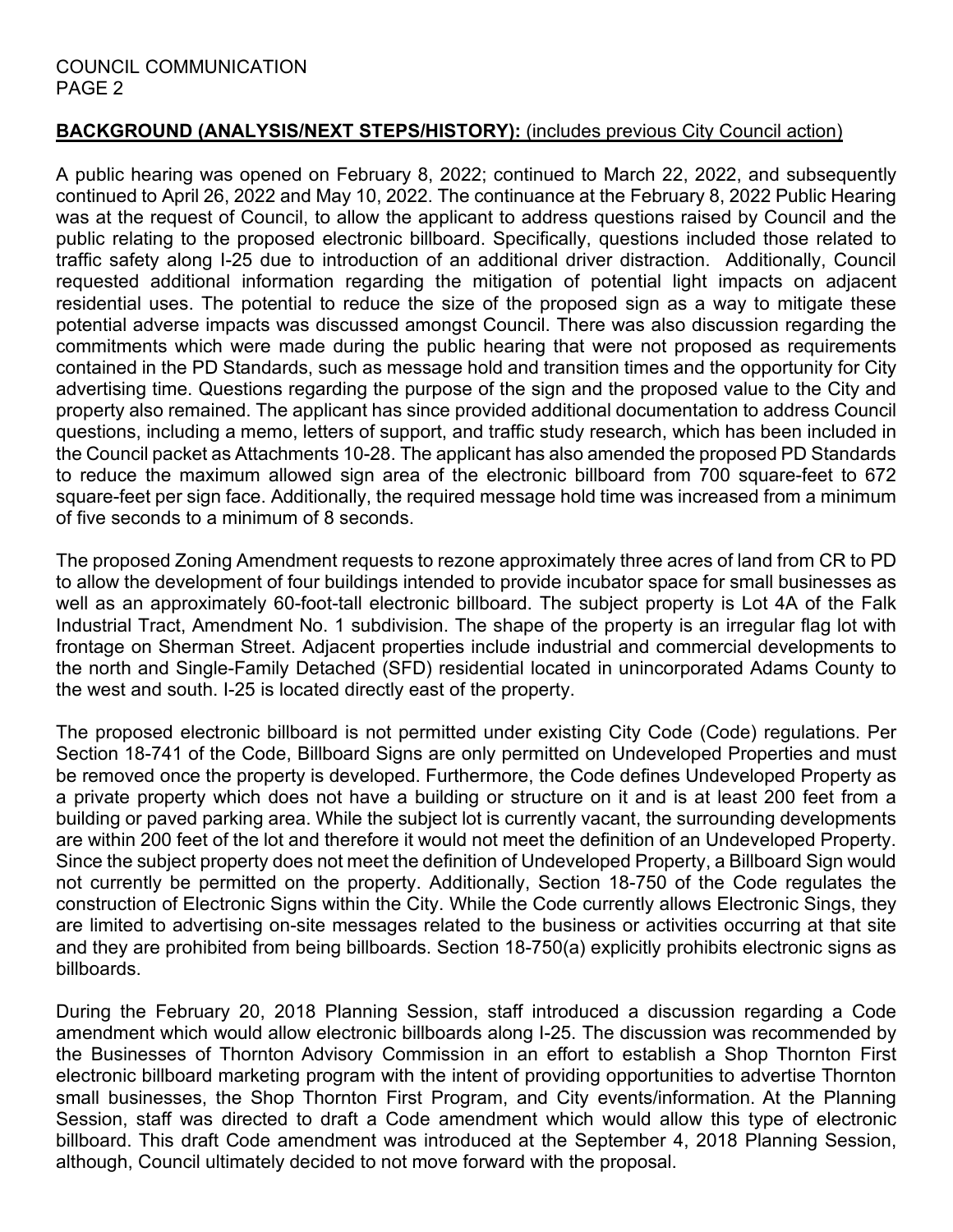#### **ODP/CSP:**

The proposal includes four single-story buildings with a maximum height of approximately 20 feet. The proposed uses include office and Flex-Warehouse, which the PD Standards define as a facility that has any combination of warehouse, showroom, and office space. The scale of the tenant spaces is intended to be small in an effort to provide an incubator space for starting entrepreneurs to operate and grow their businesses. Due to the lot shape, the buildings have limited visibility from the public right of way. A private drive from Sherman Street provides access to the proposed buildings. This drive continues south into Adams County as an emergency only access. Pedestrian access is proposed to be included along this private drive, although, the width of the sidewalk narrows as it travels north towards Sherman Street due to existing constraints caused by the irregular lot shape. Parking for the proposed development is proposed to be adjacent to the proposed buildings. Surplus parking is located on the north side of the lot. Per the proposed PD Standards, the development is required to have a total of 42 spaces. The applicant is proposing a total of 55 spaces.

The proposed ODP/CSP proposes landscaping treatments on 27 percent of the property, which exceeds the 20 percent landscape requirement per Code. The proposal includes a minimum 15-foot buffer along the west and south of the property, adjacent to the existing residential uses. The design and quality of the landscape plan meets Code requirements.

Conceptual architecture is also included in the proposed ODP/CSP and has been designed to include articulation in the wall planes as well as 30 percent glazing for each tenant space, which meets minimum Code requirements. The materials used include stone veneer, metal panels, and metal canopies. The materials and colors were selected in an effort to meet Code requirements and be compatible with the design of the neighboring non-residential development.

The proposal also includes the allowance of a 60-foot-tall electronic billboard, which would be visible from I-25. The signage is proposed to be a maximum of 700 square-feet and is intended to provide offsite advertising for businesses, commodities, services, and products. The applicant is proposing that \$40,000 of the annual revenues from the sign will be donated to the Adams 12 Education Foundation annually for programming south of  $104<sup>th</sup>$  Avenue. Along I-25, the City of Northglenn has a similar electronic billboard with a sign area of 672 square-feet and a height of 60 feet. The Northglenn Development Code allows electronic billboards for off-premise advertising, subject to a minimum 25 foot setback from the property line, a maximum sign area of 672 square feet, and a maximum height of 60 feet. Additionally, the Northglenn Development Code requires a message hold time of five seconds, transition methods which require static messages only, and brightness/luminance restrictions which require dimming technology that varies brightness on the sign according to ambient light conditions. Outside of City approvals, the applicant would be required to receive a permit from the State to ensure the electronic billboard complies with the Colorado Outdoor Adverting Act as well as the Highway Beautification Act. This State permitting process requires similar message hold time and transition standards as the City of Northglenn and allows a maximum sign area of 1,200 square feet. Additionally, the State requires that electronic billboards are spaced no less than 1,000 feet apart on the same side of the highway.

Staff is recommending denial of the proposal due to the introduction of the referenced electronic billboard sign. While the PD Zoning Designation allows the introduction of unique uses, regulations, and exceptions, staff does not believe it meets the intent to allow an innovated development. Additionally, staff does not believe the proposed introduction of the electronic billboard meets the following criteria for approval of a PD Zoning Amendment, as outlined in Section 18-42(c) of the Code: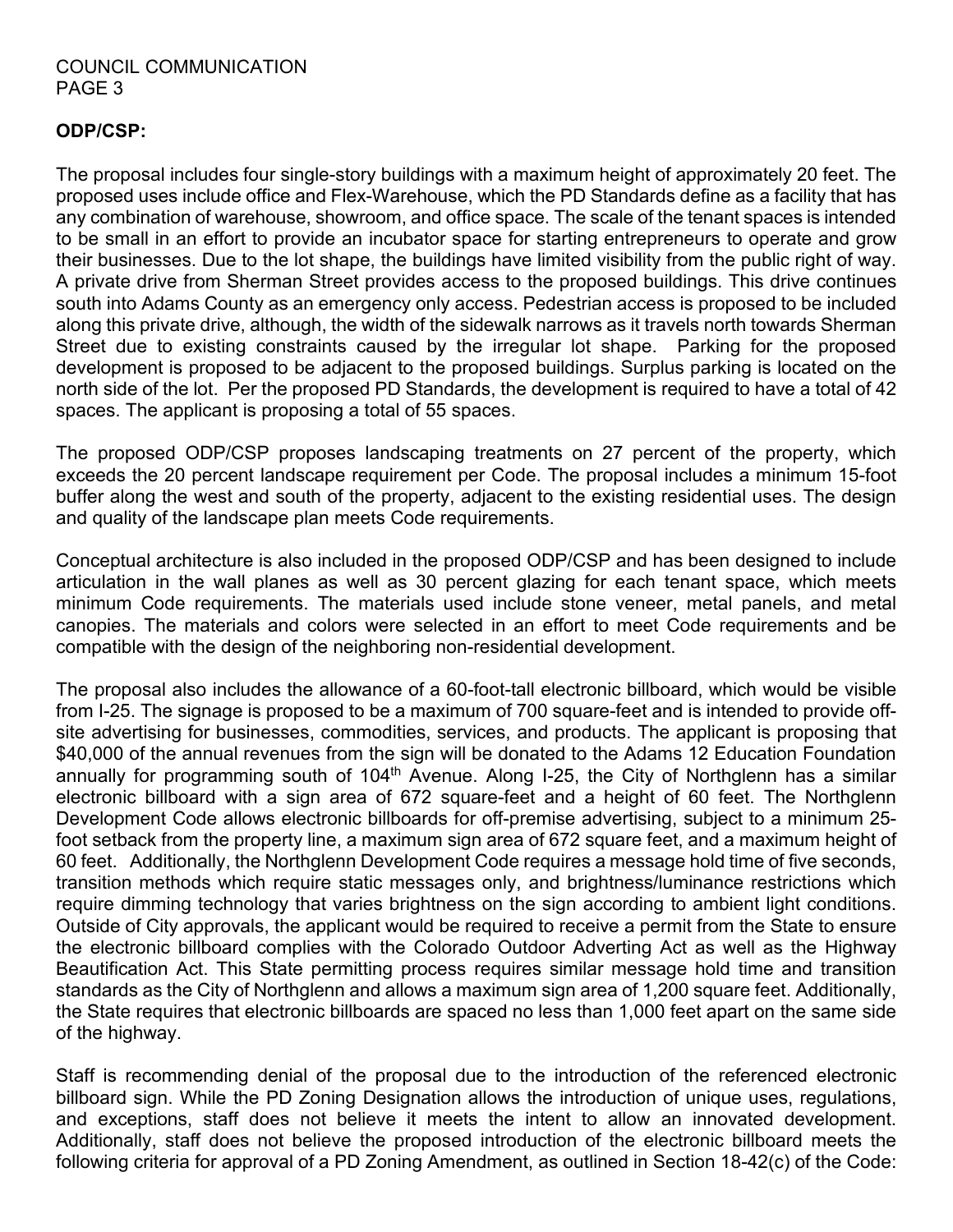• *The proposed PD district is compatible with present development in the area, and will not have a significant, adverse effect on the surrounding area.*

Staff believes that, due to the prohibition of electronic billboards per Code requirements, the proposal is not compatible with any present development within the City. While Billboard Signs are permitted on an Undeveloped Property per Section 18-741(a)(2) of the Code, this lot does not meet the definition of an Undeveloped Property. Additionally, the proposal includes the component of an electronic sign which is further prohibited in Section 18-750(a)(2) of the Code. Staff's position is consistent with Council's decision to not pursue a Code amendment to allow electronic billboards after it was discussed in two Planning Sessions in 2018. Additionally, the subject property is within close proximity to SFD residential uses and the proposal has the potential for significant adverse effects on the surrounding area.

• *The proposed PD district is consistent with the overall direction, intent and policies of the city's Comprehensive Plan.*

While the City's Comprehensive Plan does not provide direction regarding signage within the City, it does speak to compatibility of uses. Staff does not believe the proposed electronic billboard meets the overall direction and intent of the Comprehensive Plan due to the following policy:

- a. Policy SG2.4 Neighborhood Compatibility: Ensure that infill and redevelopment projects are designed to be sensitive and compatible with adjoining neighborhoods by providing appropriate transitions in height/scale, massing, and intensity along the shared street frontage or lot lines(s).
- *The exceptions from the zoning regulations requested in the proposed PD are warranted by virtue of innovative design and amenities incorporated in the PD district.*

Staff does not believe the exceptions requested from the Code are warranted by the proposal as it does not include an innovative design or amenities. The development of the proposed electronic billboard is accompanied by industrial uses. While the proposed industrial uses are supported by the Comprehensive Plan, staff does not believe the proposal warrants the need for a PD Zoning Designation as a similar development could be achieved under the Business Park (BP) Zoning Designation. While the applicant is proposing that \$40,000 of the lease revenue from the sign will be donated to the Adams 12 Education Foundation annually for programming south of 104<sup>th</sup> Avenue, staff does not believe it qualifies as an amenity incorporated in the PD District which would justify the exception from the Code.

• *The proposed PD Zoning District is consistent with the public health, safety and welfare, as well as efficiency and economy in the use of land and its resources.*

A Police Services Impact Statement has been included in Attachment 4 of this communication. Within this statement, concern is expressed that the proposed electronic billboard could increase driver distraction and exacerbate a higher than typical accident occurrence rate on I-25. This statement raises a public safety concern unique to this proposal and staff does not believe this criterion has been met. Additionally, the location of the proposed electronic billboard has a higher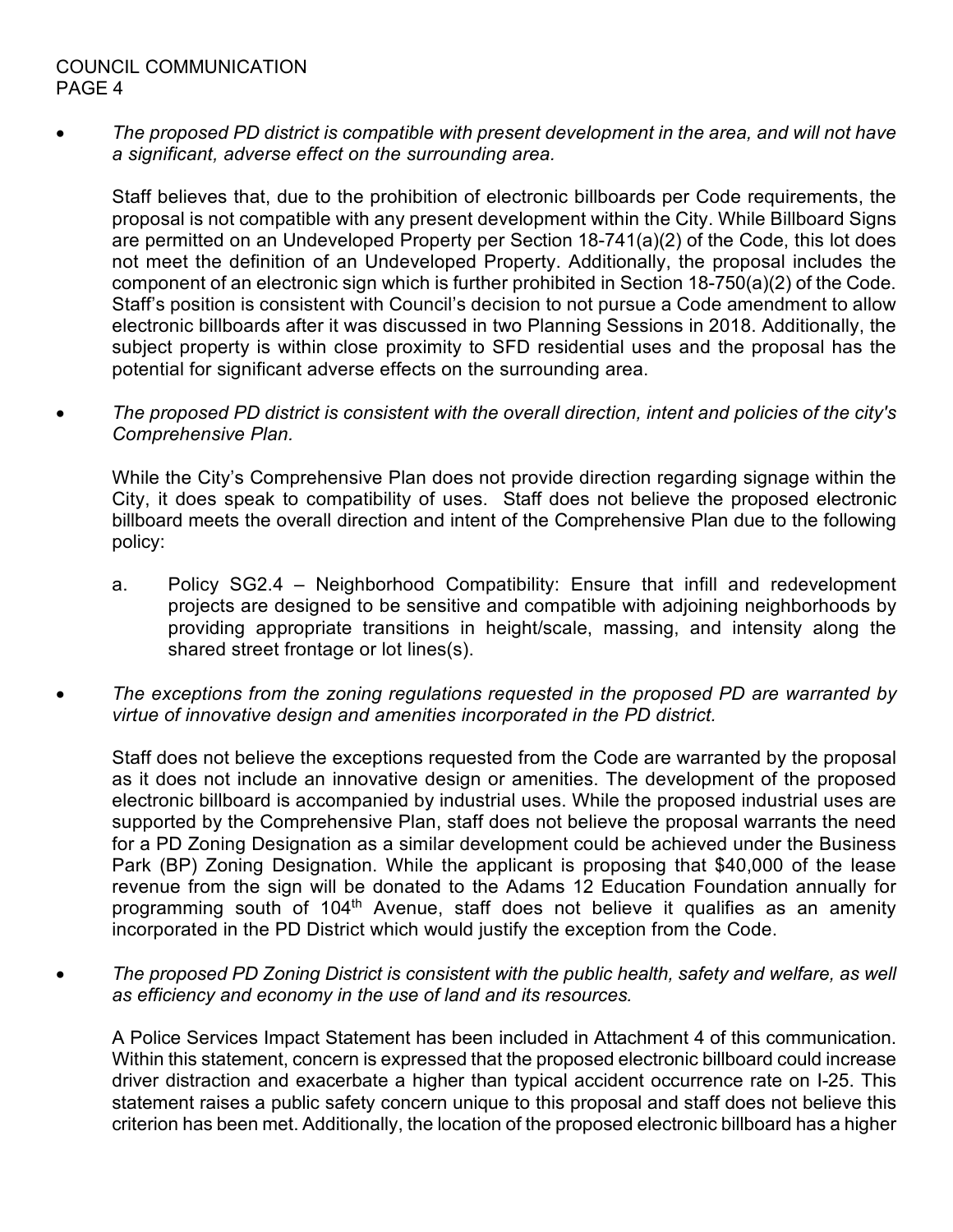elevation than the grade of I-25 which will increase the overall height and prominence of the sign which may further contribute to the increased driver distraction.

PD Zoning Amendments also need to meet the criteria for a change in a zoning district classification as outlined in Section 18-41(c)(5)(b) of the Code. Staff does not believe the proposal for an electronic billboard meets the following criteria:

• *The change in zoning provides for an appropriate use of the property.*

Based on the restrictions in the Code regarding Billboard Signs and Electronic Signs, staff does not believe the proposed electronic billboard is an appropriate use within the City. The establishment of a PD zoning district with unique uses, regulations, and exceptions from the Code is the only path for approval of the proposed use and staff does not believe it meets the criteria for approval of a PD District as stated previously in this communication.

• *The change in zoning is in substantial conformance with the goals and policies of the Comprehensive Plan and other adopted plans and policies of the city.*

As stated previously in this communication, staff does not believe the proposed electronic billboard is in substantial conformance of the goals and policies of the Comprehensive Plan. Additionally, the City does not have any other adopted plans or policies which would support the proposal of an electronic billboard.

• *The proposed zoning is sensitive to and compatible with the existing and planned use and development of adjacent properties.*

Staff believes the proposed electronic billboard has the potential to cause negative impacts to the existing adjacent uses. In addition to the sign type being prohibited per Code requirements, the proposal is unable to meet the development regulations that are applied to signage that is allowed within the City. Specifically, Electronic Signs are subject to illumination, message hold time, and transitions methods which are intended to reduce the potential nuisances that Electronic Signs could produce. The proposed electronic billboard meets the majority of these regulations, with exception of the transition method requirements. Additionally, the proposed electronic billboard is unable to meet standard setback requirements for freestanding signs or the residential proximity slope requirements under Section 18-452 of the Code, which the site would be subject to under Code requirements due to the adjacent residential land uses. Staff believes these proposed exemptions from Code requirements would allow a use that is incompatible with existing land uses.

# **PD Standards:**

The proposed PD Standards are generally consistent with the City's BP Land Use Designation. Of the proposed land uses, Flex-Warehouse and the electronic billboard are unique to the PD. Unique requirements proposed by the PD Standards include development standards for the proposed electronic billboard, as well as landscaping requirements which go above and beyond Code requirements. Where the PD Standards are silent, the development must meet the requirements in the Code applicable to the most compatible zoning district.

The proposed landscape requirements which are an enhancement to those found in the City Code, include: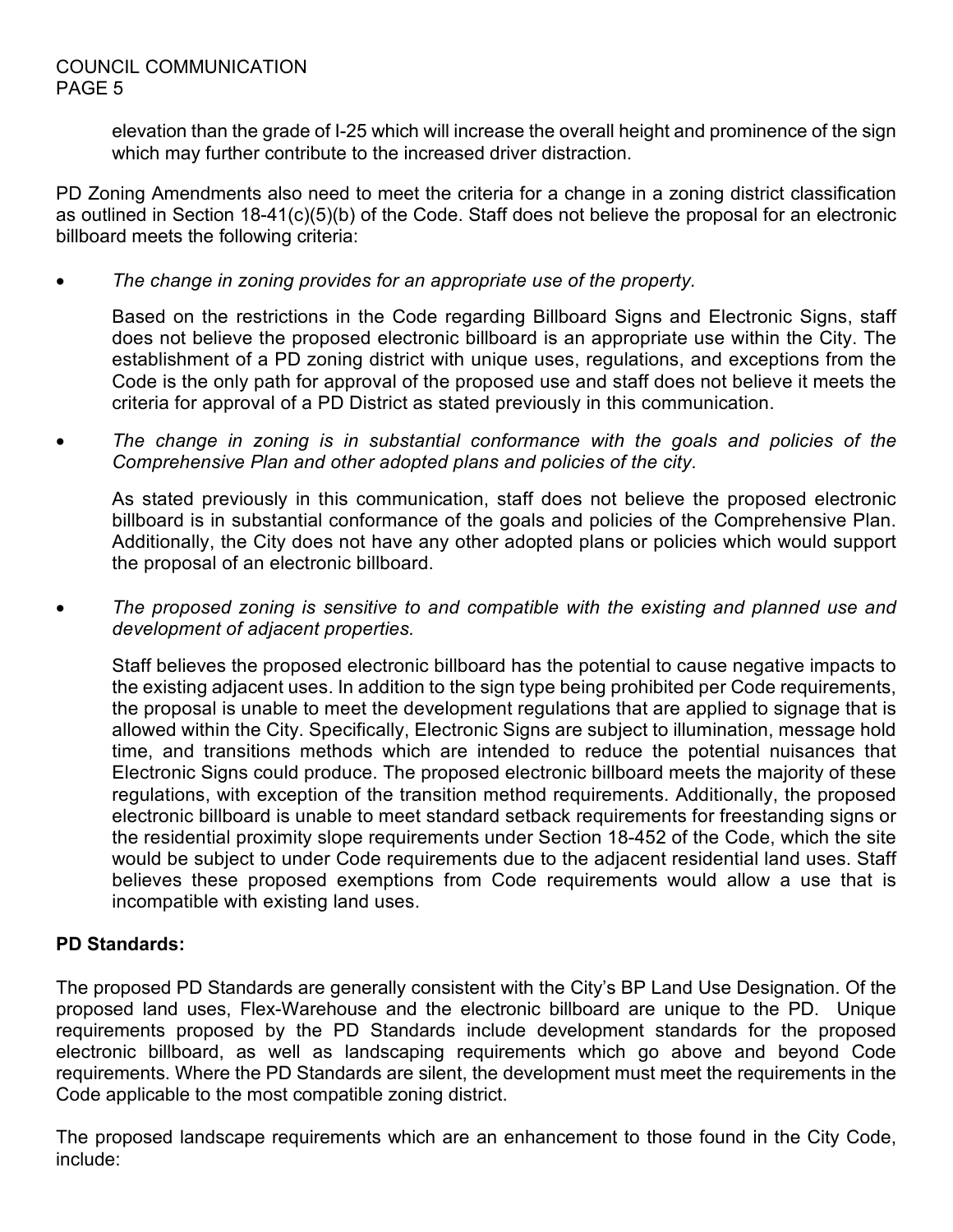- a. A requirement that all deciduous trees within the PD shall have a minimum 2.5-inch caliper. Additionally, evergreen trees shall be a minimum of seven feet in height. The Code currently requires a two-inch caliper for deciduous trees and a minimum six-foot height for evergreen trees.
- b. A requirement that the proposed landscaping for the site shall incorporate a low water demand on the site, designing to an 80 percent efficiency along with the use of smart controllers for the irrigate

# **Water and Sewer:**

The City has conducted a Water and Sewer Impact Statement to help determine the potential impact to City services. This statement can be found in Attachment 2 of this communication. The Sewer Statement concludes that the City's existing infrastructure has the capacity to handle projected peak flows for the project. The Water Impact Statement considers both raw water supply, as well as the capacities of the City's existing water distribution system. The City's current raw water supply would be adequate for the project and the water distribution system will not require any improvements beyond what the developer is proposing.

# **Traffic and Circulation:**

The City has evaluated potential impact to City services and a Traffic Development Impact Statement can be found in Attachment 3 of this communication. This evaluation takes into account projected growth in background traffic, projected traffic from nearby developments, and the projected traffic from the proposed uses. The Traffic Impact Study completed for this proposal took into account projected growth in background traffic and projected traffic from the Falk Industrial development itself. The results of the Study indicate intersections near the development along Acoma Way will operate with acceptable levels-of-service (LOS) with the exception of the West 84<sup>th</sup> Avenue and Acoma Way intersection. During the morning and evening peak periods, the northbound left turn movement currently operates at LOS F and is projected to continue to operate at LOS F. The Acoma Way and West 83<sup>rd</sup> Place intersection is projected to operate at LOS B or better. No roadway improvements are recommended in the Traffic Impact Study.

# **Drainage:**

The applicant proposes to provide water quality and detention on site.

#### **Police Services:**

A Police Services Impact Statement, which evaluates the potential impact to City services, can be found in Attachment 4 of this communication. The evaluation states that once the project has been developed, there is a projected low to very low impact on police services. The statement indicates that there is some additional concern regarding the placement of the electronic billboard causing distraction to drivers along I-25 as this particular location is one with a higher than typical accident occurrence rate on I-25.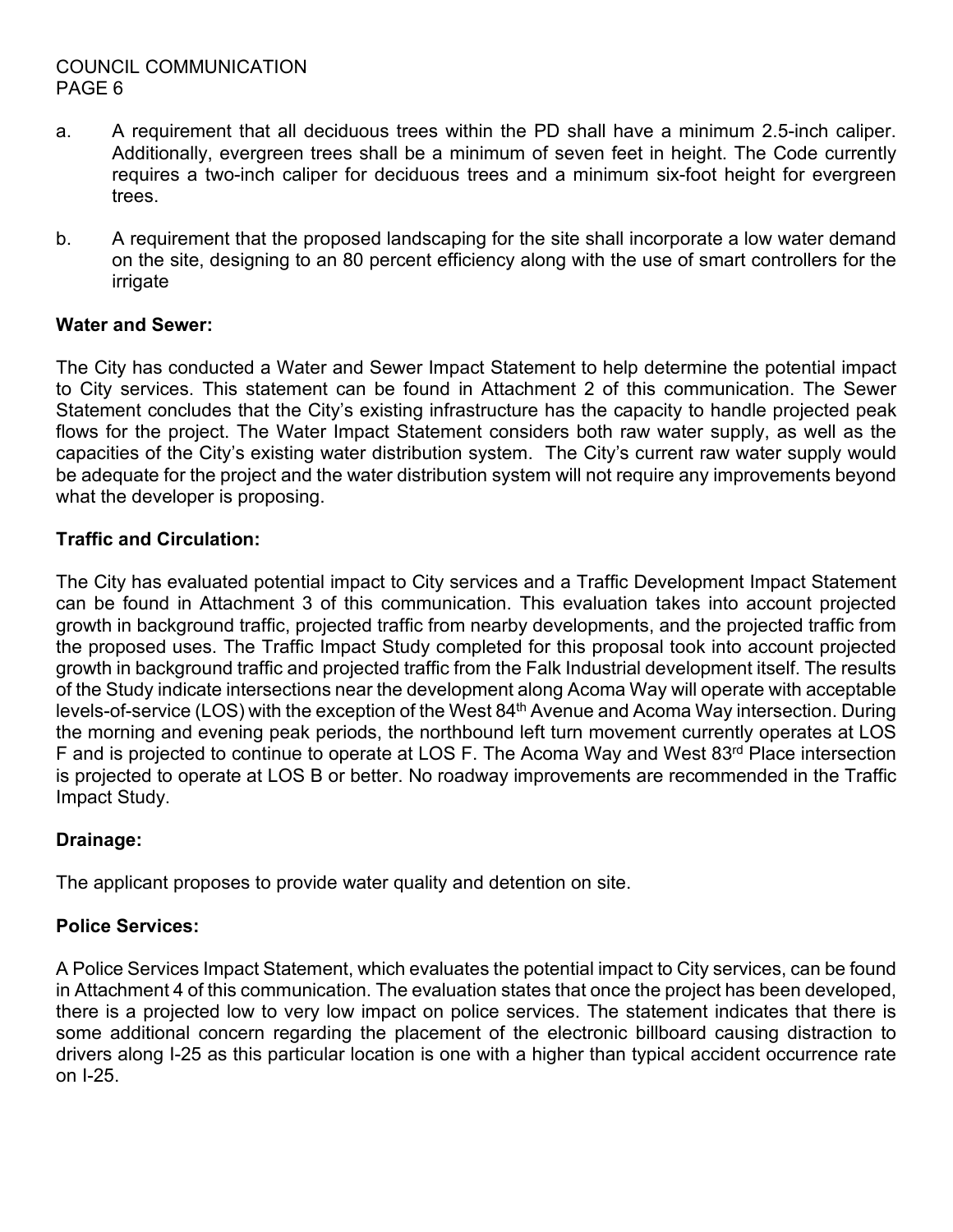#### **Fire Services:**

A Fire Services Impact Statement, which evaluates the potential impact to City services, can be found in Attachment 5 of this communication. Within the statement, it is projected that the full build-out of the proposal will increase the calls for service to a potential annual call volume of 118 calls, which will increase the unit utilization rate of responding apparatus to an acceptable level. Primary response will be assigned to Fire Station No. 2.

#### **Parks and Open Space:**

The proposed ODP/CSP proposes to satisfy the Public Land Dedication requirements for the project in the form of a cash in lieu.

# **Development Code Compliance:**

The proposed Zoning Amendment does not comply with the criteria contained in Section 18-41 of the Code pertaining to zoning applications, as required in Section 18-41(c)(5)(b) of the Code:

• *Growth and other development factors in the community support changing the zoning.*

The proposed Zoning Amendment introduces an electronic billboard as an allowed use on the site which is not supported by growth and other development factors in the community.

• *The change in zoning represents orderly development of the City and there are, or are planned to be, adequate services and infrastructure to support the proposed Zoning change and existing uses in the area.*

Existing City facilities are projected to support the proposed Zoning Amendment, which would allow for an orderly development of the City. As mentioned in many of the impact statements included in the attachments of this communication, future analysis will be needed in order to confirm these projections based on the specific development that is proposed.

• *The change in zoning provides for an appropriate use of the property.*

Based on the regulations in the Code regarding Billboards and Electronic Signs, staff does not believe the proposed electronic billboard is an appropriate use within the City. The establishment of a PD zoning district with unique uses, regulations, and exceptions from the Code is the only path for approval of the proposed use and staff does not believe the proposal meets the criteria for approval of a PD District.

• *The change in zoning is in substantial conformance with the goals and policies of the Comprehensive Plan and other adopted plans and policies of the city.*

While the City's Comprehensive Plan does not provide direction regarding signage within the City, it does speak to compatibility of uses. Staff does not believe the proposed electronic billboard meets the overall direction and intent of the Comprehensive Plan due to the following policy of the Comprehensive Plan: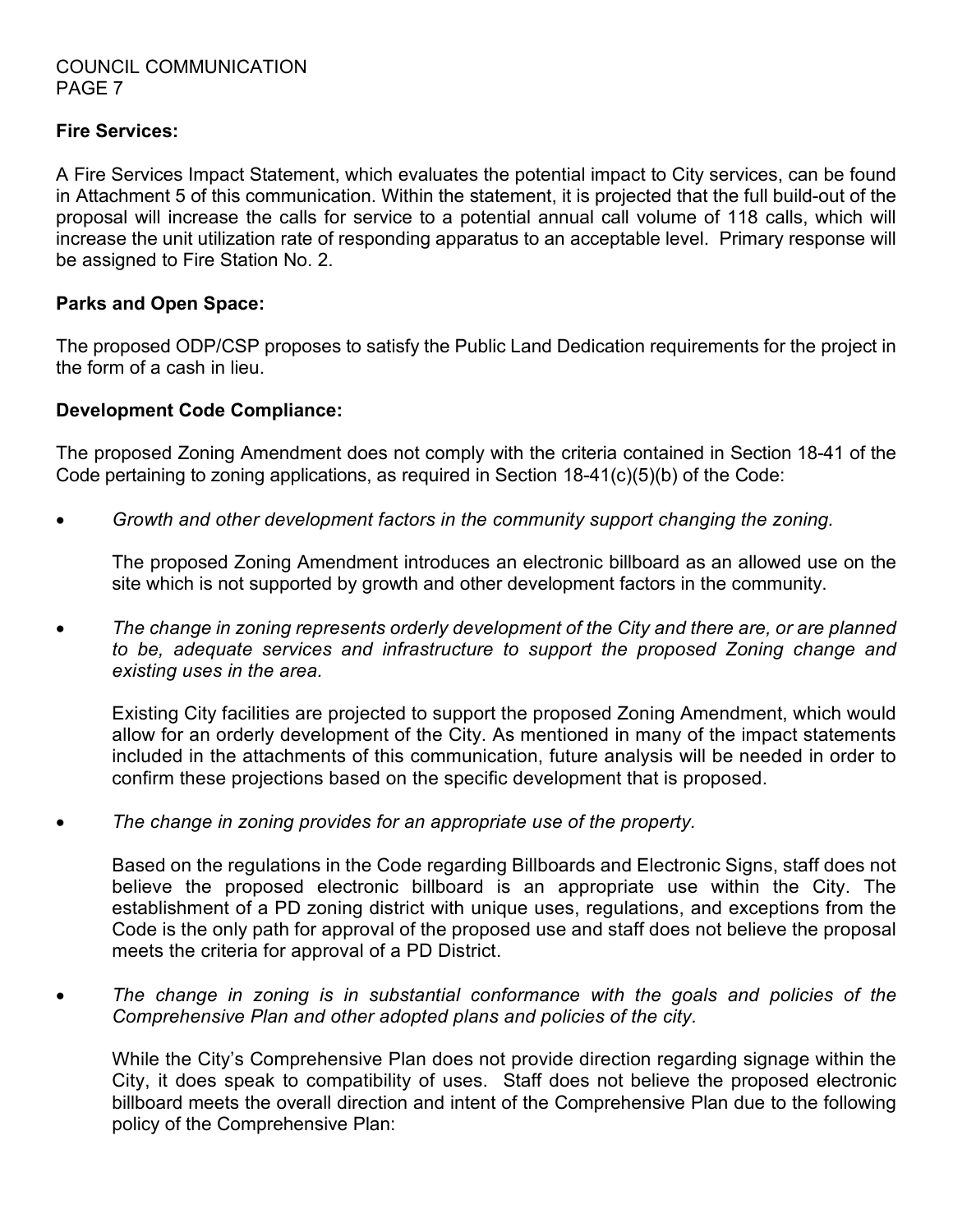- b. Policy SG2.4 Neighborhood Compatibility: Ensure that infill and redevelopment projects are designed to be sensitive and compatible with adjoining neighborhoods by providing appropriate transitions in height/scale, massing, and intensity along the shared street frontage or lot lines(s).
- *The proposed Zoning is sensitive to and compatible with the existing and planned use and development of adjacent properties.*

Staff believes the proposed electronic billboard has the potential to cause negative impacts to the existing adjacent uses. In addition to the sign type being prohibited per Code requirements, the proposal is unable to meet the development regulations that are applied to signage that is allowed within the City. Specifically, Electronic Signs are subject to illumination, message hold time, and transitions methods which are intended to reduce the potential nuisances that Electronic Signs could produce. The proposed electronic billboard meets the majority of these regulations, with exception of the transition method requirements. Considering the electronic billboard is intended to be visible from I-25, the possibility of increased driver distraction decreases the compatibility and sensitivity to adjacent land uses. Additionally, the proposed electronic billboard is unable to meet standard setback requirements for freestanding signs or the residential proximity slope requirements under Section 18-452 of the Code, which the site would be subject to under Code requirements due to the adjacent residential land uses. Staff believes these proposed exemptions from Code requirements would allow a use that is incompatible with existing land uses

The amendment to the official map is being initiated by the City to rectify an error.

The proposed Zoning Amendment has been initiated by the applicant and is not intended to rectify an error.

Additionally, the proposed designation of PD and the associated ODP/CSP and PD Standards do not comply with the criteria contained in Section 18-42 of the Code pertaining to the establishment of a PD Zoning District as required in Section 18-42(c) of the Code:

• *The proposed PD Zoning District is compatible with present development in this area, and will not have a significant, adverse effect on the surrounding area.* 

The proposed industrial uses are compatible with the present development in the area. The proposed use is comparable to the existing development to the north and a 15-foot landscape buffer is proposed along the property lines that are adjacent to SFD uses. Staff believes that the proposed electronic billboard use is not compatible with any present development within the City. Billboards are only permitted on Undeveloped Property, per Section 18-741(a)(2) of the Code, and this lot does not meet the definition of an Undeveloped Property. Additionally, the proposal includes the component of an electronic sign which is further prohibited in Section 18-750(a)(2) of the Code. Additionally, the subject property is within close proximity to SFD residential uses and the proposal has the potential for significant adverse effects on the surrounding area.

• *The proposed PD Zoning District is consistent with the public health, safety and welfare, as well as efficiency and economy in the use of land and its resources.*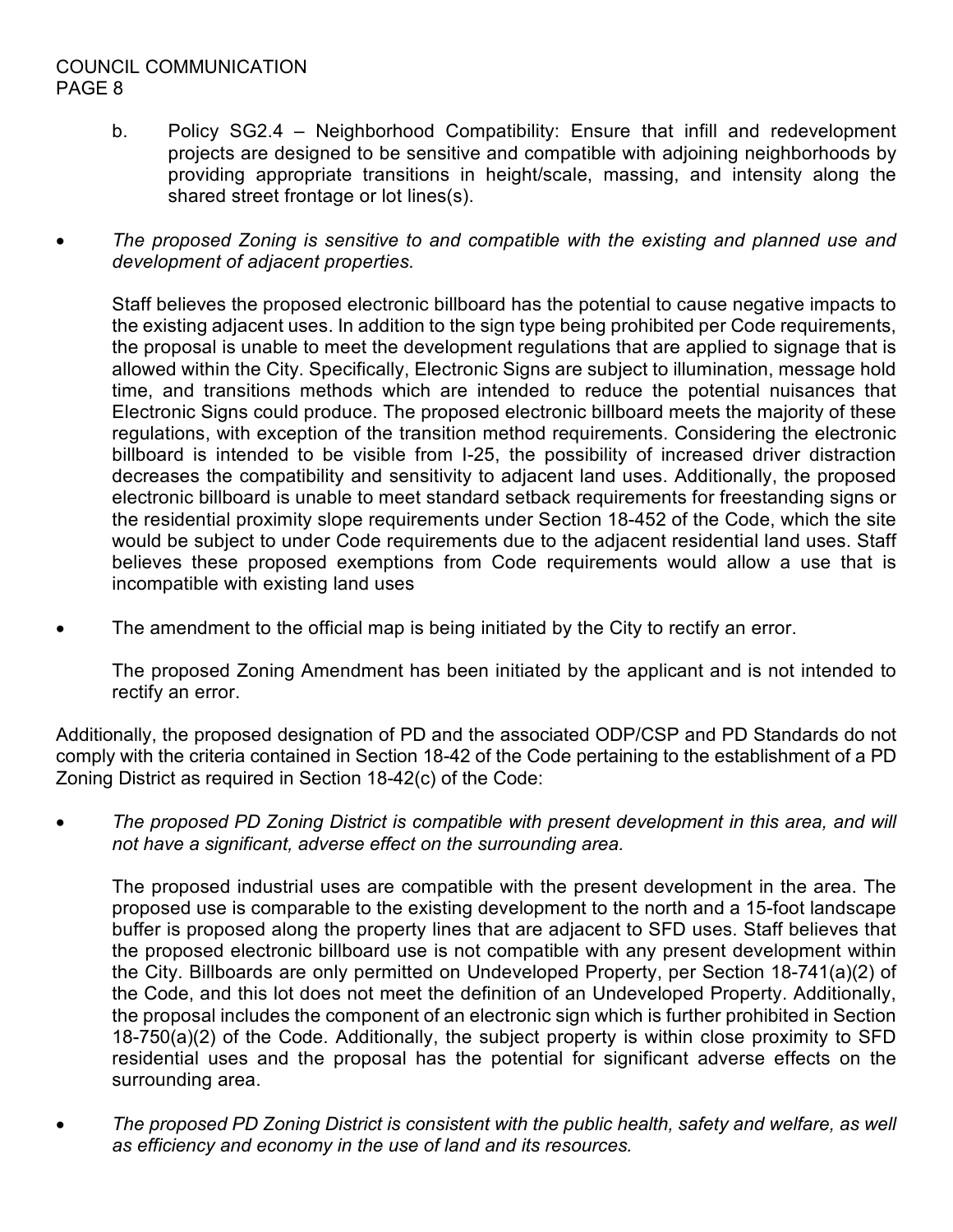As indicated in the Police Impact Statement, concern that the proposed electronic billboard will increase driver distraction, which would cause a negative impact to an area with a higher than typical accident occurrence rate on I-25 has been expressed. Additionally, the location of the proposed electronic billboard has a higher elevation than the grade of I-25 which will increase the overall height and prominence of the sign which may further contribute to the increased driver distraction.

• *The proposed PD District is consistent with the overall direction, intent, and policies of the City's Comprehensive Plan.*

The proposed PD District has a Future Land Use designation of Employment Center (EC) which anticipates a diverse range of employment options, including business parks, light manufacturing, and a mix of office types and sizes. While the proposed Flex-Warehouse use is compatible with this EC Future Land Use Designation, staff does not believe the proposed electronic billboard meets the overall direction and intent of the Comprehensive Plan due to the following policy:

- c. Policy SG2.4 Neighborhood Compatibility: Ensure that infill and redevelopment projects are designed to be sensitive and compatible with adjoining neighborhoods by providing appropriate transitions in height/scale, massing, and intensity along the shared street frontage or lot lines(s).
- *The proposed PD District provides for a creative and innovative design which could not otherwise be achieved under the zoning regulations of Code Sections 18-186 to 18-197.*

The proposed PD District allows an electronic billboard, which could not be achieved under the standard zoning districts within the Code. While staff is supportive of the proposed industrial uses included in the proposal, staff believes this use could be developed under zoning regulations of Code Sections 18-186 to 18-197.

• *The exceptions from the zoning regulations requested in the proposed PD are warranted by virtue of innovative design and amenities incorporated by the PD District*.

Staff does not believe the exceptions requested from the Code are warranted by the proposal as it does not include an innovative design or amenities. The development of the proposed electronic billboard is accompanied by light industrial uses. While the proposed light industrial uses are supported by the Comprehensive Plan, staff does not believe the proposal warrants the need for a PD Zoning Designation as a similar development could be achieved under the BP Zoning Designation. While the applicant is proposing that \$40,000 of the lease revenue from the sign will be donated to the Adams 12 Education Foundation annually for programming south of East 104<sup>th</sup> Avenue, staff does not believe it qualifies as an amenity incorporated in the PD District which would justify the exception from the Code.

In addition to the criteria used for the establishment of a PD Zoning District, City Council may consider the following criteria in evaluating the proposed CSP, pursuant to Section 18-43(g) of the City Code:

• *The proposed CSP is consistent with the comprehensive plan and all requirements of Chapter 18 of the Code.*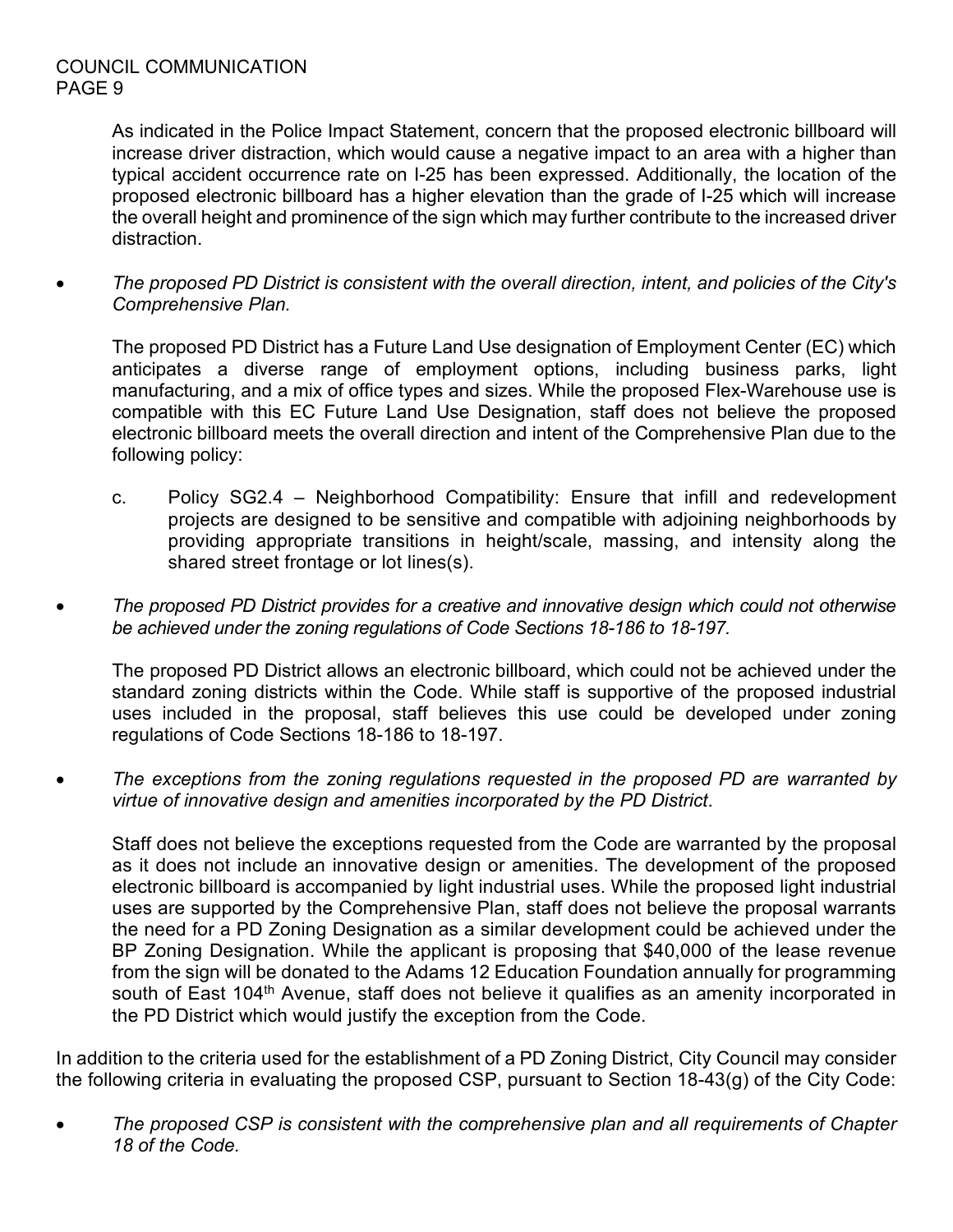The proposed PD District has a Future Land Use designation of EC which anticipates a diverse range of employment options, including business parks, light manufacturing, and a mix of office types and sizes. While the proposed Flex-Warehouse use is compatible with this EC future land use designation, staff does not believe the proposed electronic billboard meets the overall direction and intent of the Comprehensive Plan due to the following policy of the Comprehensive Plan:

- d. Policy SG2.4 Neighborhood Compatibility: Ensure that infill and redevelopment projects are designed to be sensitive and compatible with adjoining neighborhoods by providing appropriate transitions in height/scale, massing, and intensity along the shared street frontage or lot lines(s).
- *The proposed project is consistent with the current zoning on the property or conditioned on the approval of an existing application for a zoning district amendment.*

The proposed CSP is not consistent with the current zoning on the property. The CSP is contingent on the approval of the proposed PD Zoning Amendment.

• *The CSP is in compliance with all applicable use, development and design standards set forth in this Code.*

The proposed CSP is in compliance with all applicable use, development, and design standards including subdivision, circulation, pedestrian connectivity, landscape, setback, and parks and open space requirements proposed within the PD Standards. If staff's recommendation of denial is supported and the PD Zoning Amendment is not approved, the proposed CSP would not be compliant with the Code.

• *Adequate facilities and services exist or are planned by the project to serve the development at the time of construction.*

As provided in the impact statements, which are attached to this communication, facilities and services exist or will be provided by the developer to serve the project, including public roadway and traffic improvements, sewer facilities, stormwater detention, and sidewalks.

• *Compatibility with the surrounding area is demonstrated by proposed improvements, including screening and buffering that has been provided to minimize impacts to adjacent uses.*

The proposed industrial uses are compatible with the present development in the area. The proposed use is comparable to the existing development to the north and a 15-foot landscape buffer is proposed along the property lines that are adjacent to SFD uses. Staff believes that the proposed electronic billboard use is not compatible with any present development within the City. Billboards are only permitted on Undeveloped Property per Section 18-741(a)(2) of the Code and this lot does not meet the definition of an Undeveloped Property. Additionally, the proposal is unable to meet the development regulations that are applied to signage that is allowed within the City. Specifically, Electronic Signs are subject to illumination, message hold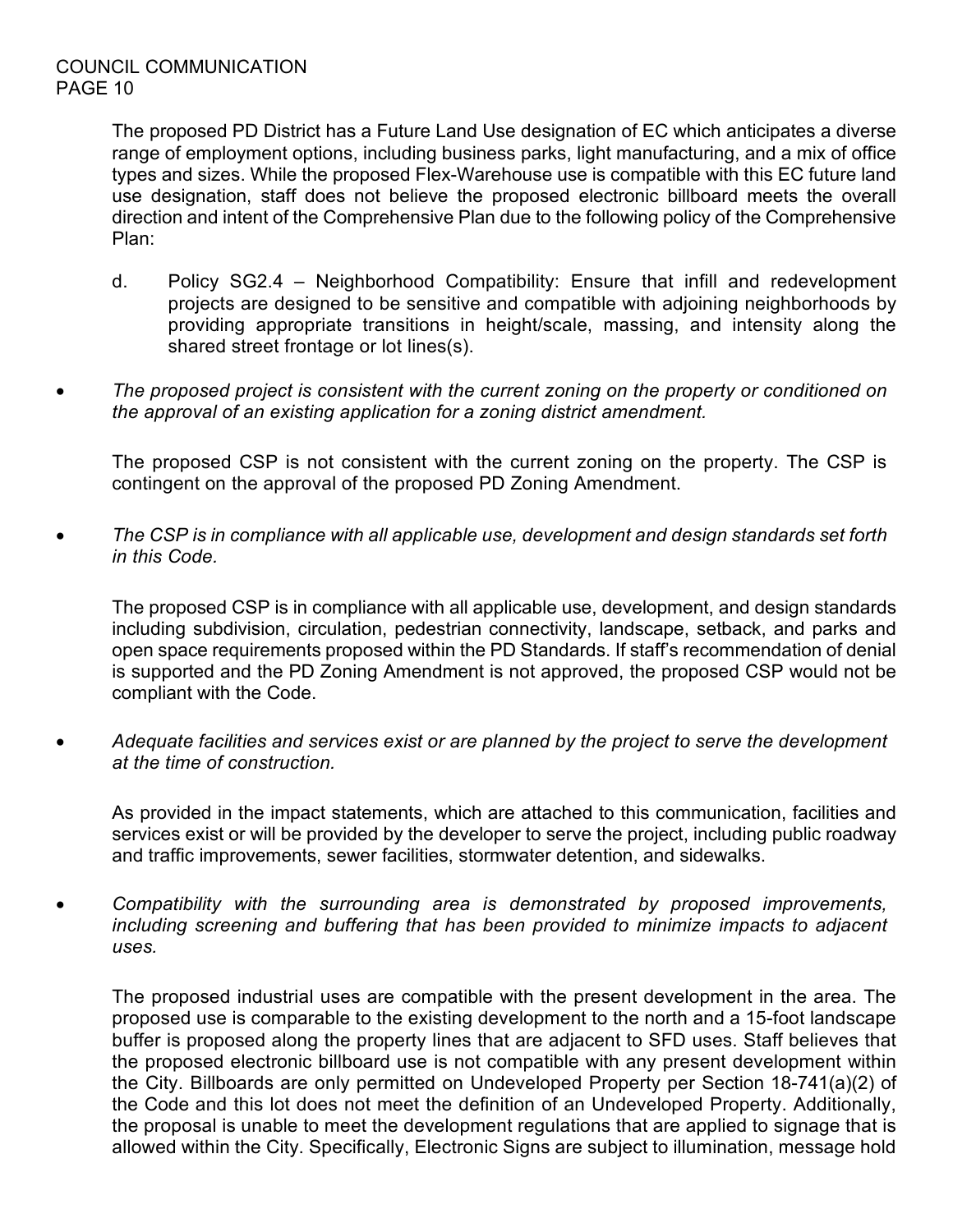time, and transition method and duration regulations which are intended to reduce the potential nuisances that Electronic Signs could produce. The proposed electronic billboard meets the majority of these regulations, with exception of the transition method and duration requirements. Additionally, the proposed electronic billboard is unable to meet standard setback requirements for freestanding signs or the residential proximity slope requirements outlined in Section 18-452 of the Code, which are intended to increase compatibility of nonresidential land uses that are directly adjacent to residential land uses. The scale of the proposed sign combined with the prominence of the location at the southernmost border of the City will also create the appearance of a gateway or monument into the City for vehicles traveling north on I-25. Due to this, staff is concerned that the proposed electronic billboard will be viewed as a municipal sign that is intended to provide information on Thornton community events and Thornton-specific shopping/dining opportunities rather than the proposed purpose of offering content neutral offsite advertising opportunities. Staff believes these proposed exemptions from Code requirements depreciate the compatibility and sensitivity to existing land uses.

# **PUBLIC NOTICE AND RESPONSE:**

Public Notification: A public notice of the Hearing was published on the City's official website on January 21, 2022 and at City Hall, the Margaret W. Carpenter Recreation Center, Thornton Active Adult Center, and the Trail Winds Recreation Center on January 20, 2022, in accordance with Code requirements. All property owners within at least 1,500 feet of this site were sent notice of the Public Hearing 10 days prior to February 8, 2022. Notification of the City Council Hearing was posted on the property for at least 10 days prior to the February 8, 2022 Public Hearing.

Public Response: A neighborhood meeting was held on August 24, 2021 to present and discuss the proposed PD Standards and ODP/CSP. Approximately seven residents attended the meeting, some of which had questions regarding the allowed uses within the PD as well as the proposed pedestrian connection on the site. Additionally, after the noticing for the public hearing, staff has received comments from residents regarding the proposal which have been included in the Council packet.

#### **Attachments:**

All attachments, which were properly entered into the record during the Public Hearing on May 10, 2022, are incorporated herein by reference and are available to view [here.](https://www.thorntonco.gov/government/city-council/Documents/meeting-documents/2022/051022/11B.pdf)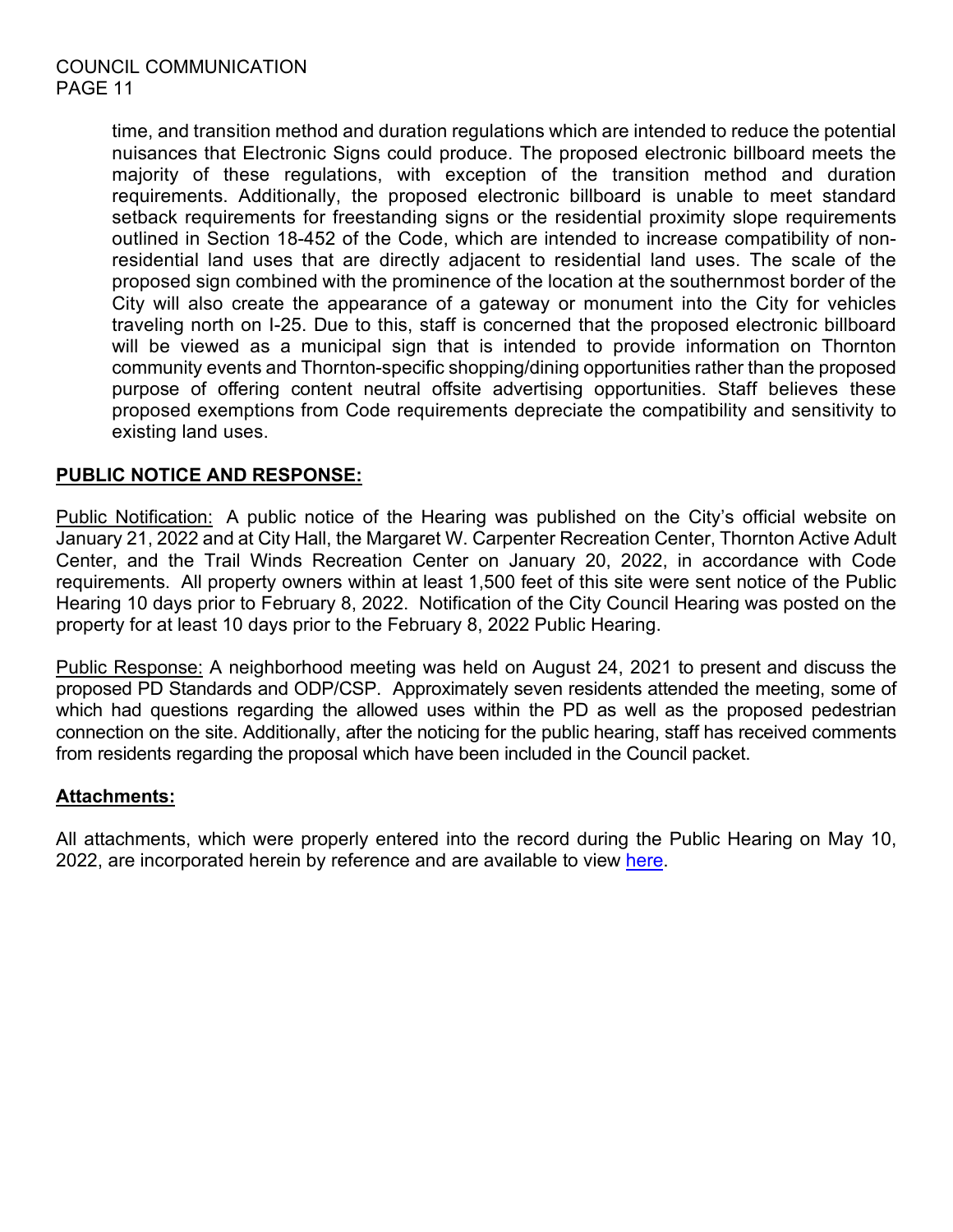INTRODUCED BY: Matkowsky

AN ORDINANCE DENYING A REZONING FROM COMMUNITY RETAIL TO PLANNED DEVELOPMENT, AN OVERALL DEVELOPMENT PLAN/CONCEPTUAL SITE PLAN, AND PLANNED DEVELOPMENT STANDARDS FOR APPROXIMATELY THREE ACRES OF LAND GENERALLY LOCATED WEST OF INTERSTATE 25 AND SOUTH OF WEST 84TH AVENUE TO DEVELOP INDUSTRIAL BUILDINGS AS WELL AS A DIGITAL MESSAGE MONUMENT SIGN (ELECTRONIC BILLBOARD) (FALK INDUSTRIAL TRACT, AMENDMENT NO. 1, LOT 4A).

WHEREAS, Monkey Sports Capital Co, LLC is the owner (Owner) and Carlson Associates is the applicant (Applicant) of certain real property (Property) within the City, described in Exhibit A attached hereto and incorporated herein by reference; and

WHEREAS, the Property is currently zoned Community Retail (CR); and

WHEREAS, the Owner has submitted to the City an application to rezone the Property from CR to Planned Development (PD); and

WHEREAS, the PD Standards are hereby incorporated and attached as Exhibit B; and

WHEREAS, the proposed application is not consistent with the goals and desires of the City, does not provide for orderly growth within the City, and does not provide for a beneficial and efficient use of the Property; and

WHEREAS, the aforesaid request and all supporting documents are hereby incorporated as if fully set forth herein; and

WHEREAS, the application is a matter of public record in the custody of the City Development Department, and is available for public inspection during business hours of the City; and

WHEREAS, on March 22, 2022, the City Council conducted a public hearing on said application, pursuant to the procedural and notice requirements of Chapter 18 of the City Code, and the Council having considered the evidence presented in support of and in opposition to the application, the applicable zoning requirements, the City's Comprehensive Plan, and staff recommendations and have considered the record and given appropriate weight to the evidence.

NOW, THEREFORE, BE IT ORDAINED BY THE CITY COUNCIL OF THE CITY OF THORNTON, COLORADO, AS FOLLOWS:

1. That it is found that the Applicant has not complied with the provisions of Section 18-41 of the City Code pertaining to zoning applications.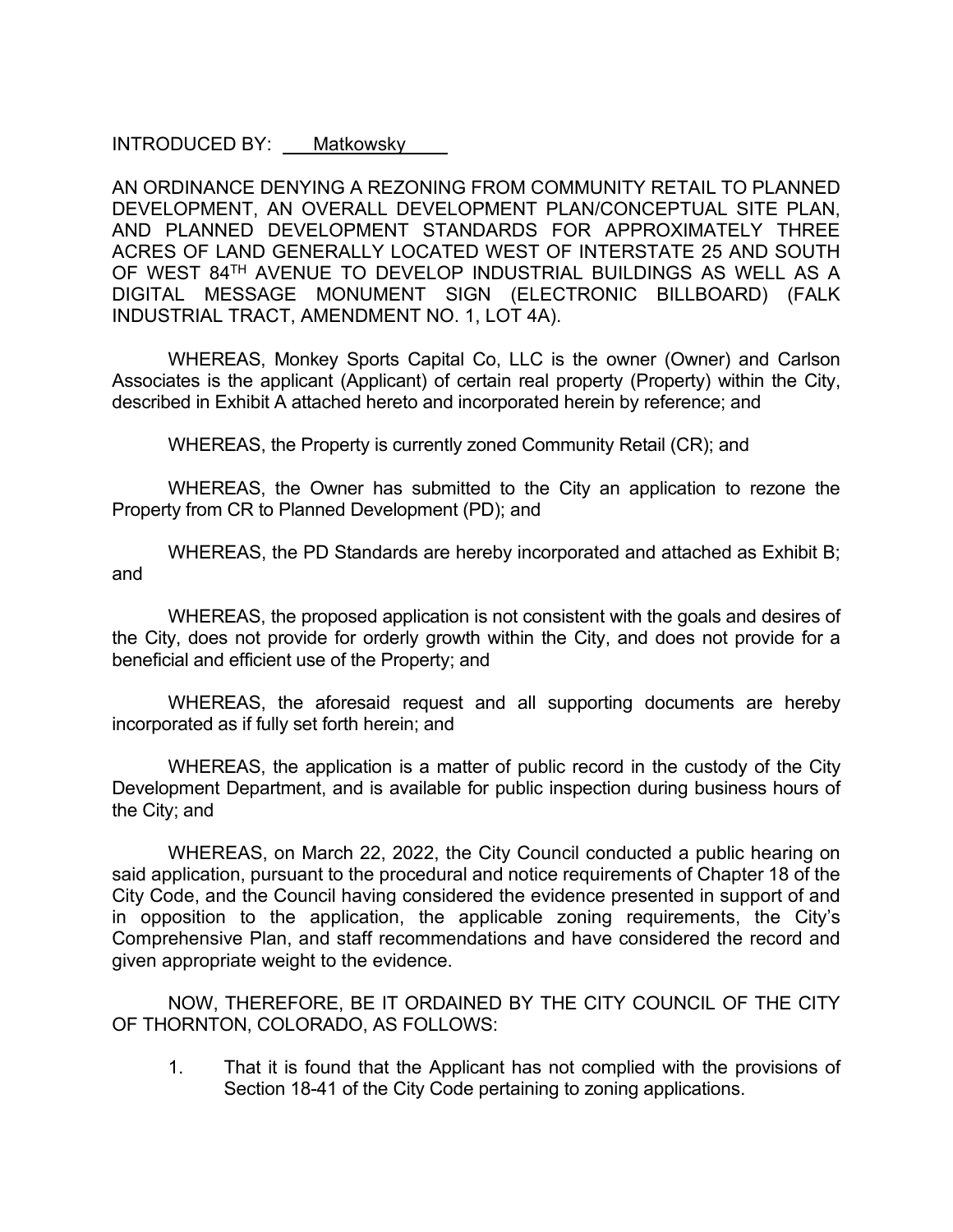- a. Growth and other development factors in the community do not support changing the zoning.
- b. The change in zoning does not represent orderly development of the City, although, there are, or are planned to be, adequate services and infrastructure to support the proposed zoning change and existing uses in the area.
- c. The change in zoning does not provide for an appropriate use of the property.
- d. The change in zoning is not in substantial conformance with the goals and policies of the Comprehensive Plan or other adopted plans and policies of the City.
- e. The proposed zoning is not sensitive to or compatible with the existing and planned use and development of adjacent properties.
- f. The amendment to the official map is not being initiated by the City to rectify an error.
- 2. The City Council finds that the Application does not meet the criteria in Sections 18-42 of the City Code for PD Zoning Amendments as follows:
	- a. The proposed PD District is not compatible with present development in the area, and will potentially have a significant, adverse effect on the surrounding area;
	- b. The proposed PD District is not consistent with the public health, safety, and welfare, or efficiency and economy in the use of land and its resources;
	- c. The proposed PD District is not consistent with the overall direction, intent, and policies of the City's Comprehensive Plan;
	- d. The proposed PD District does not provide for a creative and innovative design which could not otherwise be achieved under the zoning regulations for the districts listed in Section 18-70(a) of the City Code;
	- e. The exceptions from the zoning regulations requested in the proposed PD are not warranted by virtue of innovative design and amenities incorporated in the PD District.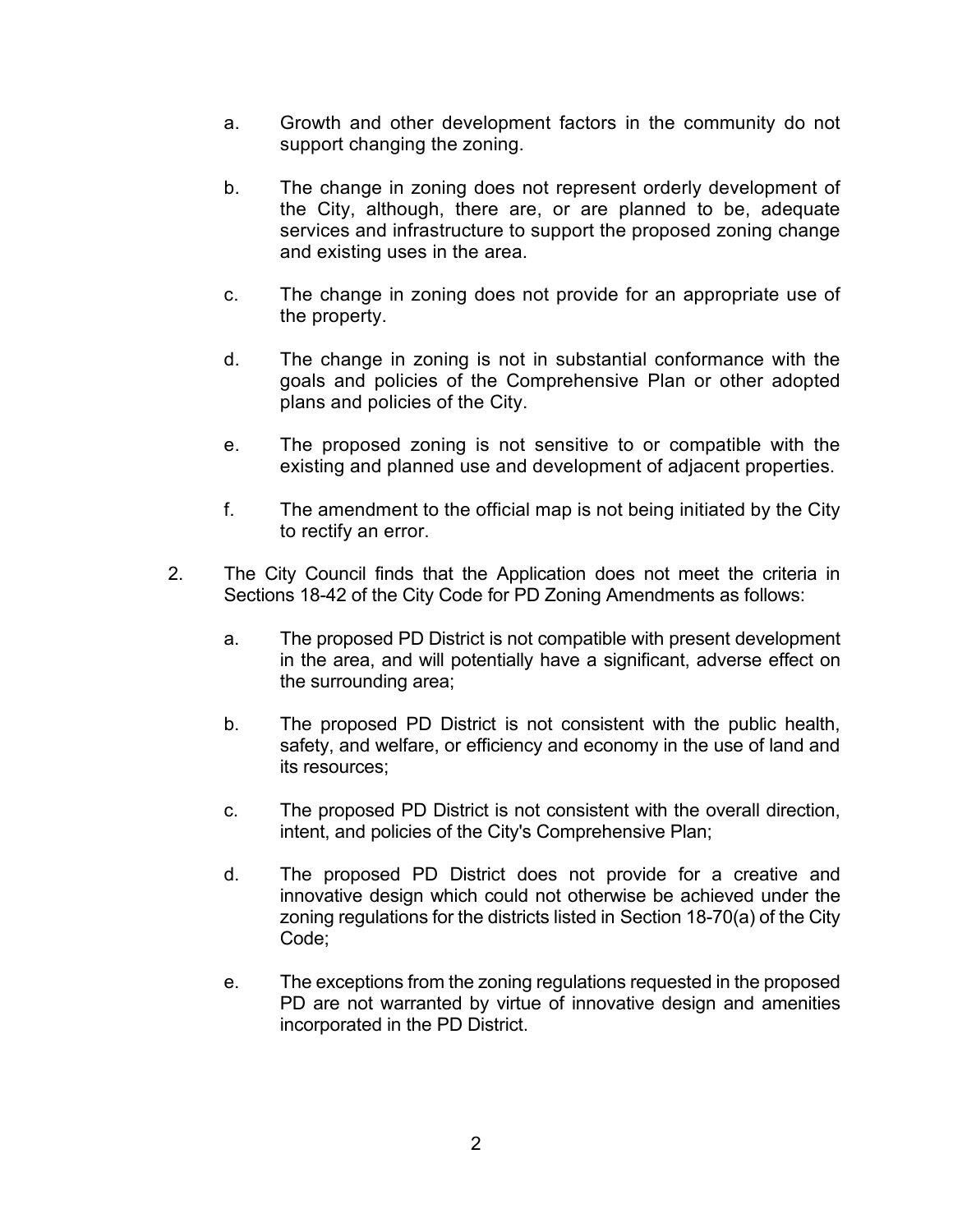- 3. The Falk Industrial, Amendment No. 1, Lot 4A application to rezone the Property from CR to PD and the accompanying overall development plan/conceptual site plan is hereby denied.
- 4. Due to the denial of the Zoning Amendment and PD Standards, the proposed Overall Development Plan/Conceptual Site Plan does not meet the criteria for approval outlined in Section 18-43 of the Code and is therefore not approved.

INTRODUCED, READ, PASSED on first reading, ordered posted in full, and title ordered published by the City Council of the City of Thornton, Colorado, on May 10, 2022.

PASSED AND ADOPTED on second and final reading on , 2022.

CITY OF THORNTON, COLORADO

Jan Kulmann, Mayor

ATTEST:

Kristen N. Rosenbaum, City Clerk

THIS ORDINANCE IS ON FILE IN THE CITY CLERK'S OFFICE FOR PUBLIC INSPECTION.

APPROVED AS TO LEGAL FORM:

Tami Yellico, City Attorney

PUBLICATION:

Posted at City Hall, Margaret W. Carpenter Recreation Center, Thornton Active Adult Center, and Trail Winds Recreation Center after first and second readings.

Published on the City's official website after first reading on May 11, 2022 and after second and final reading on \_\_\_\_\_\_\_\_\_, 2022.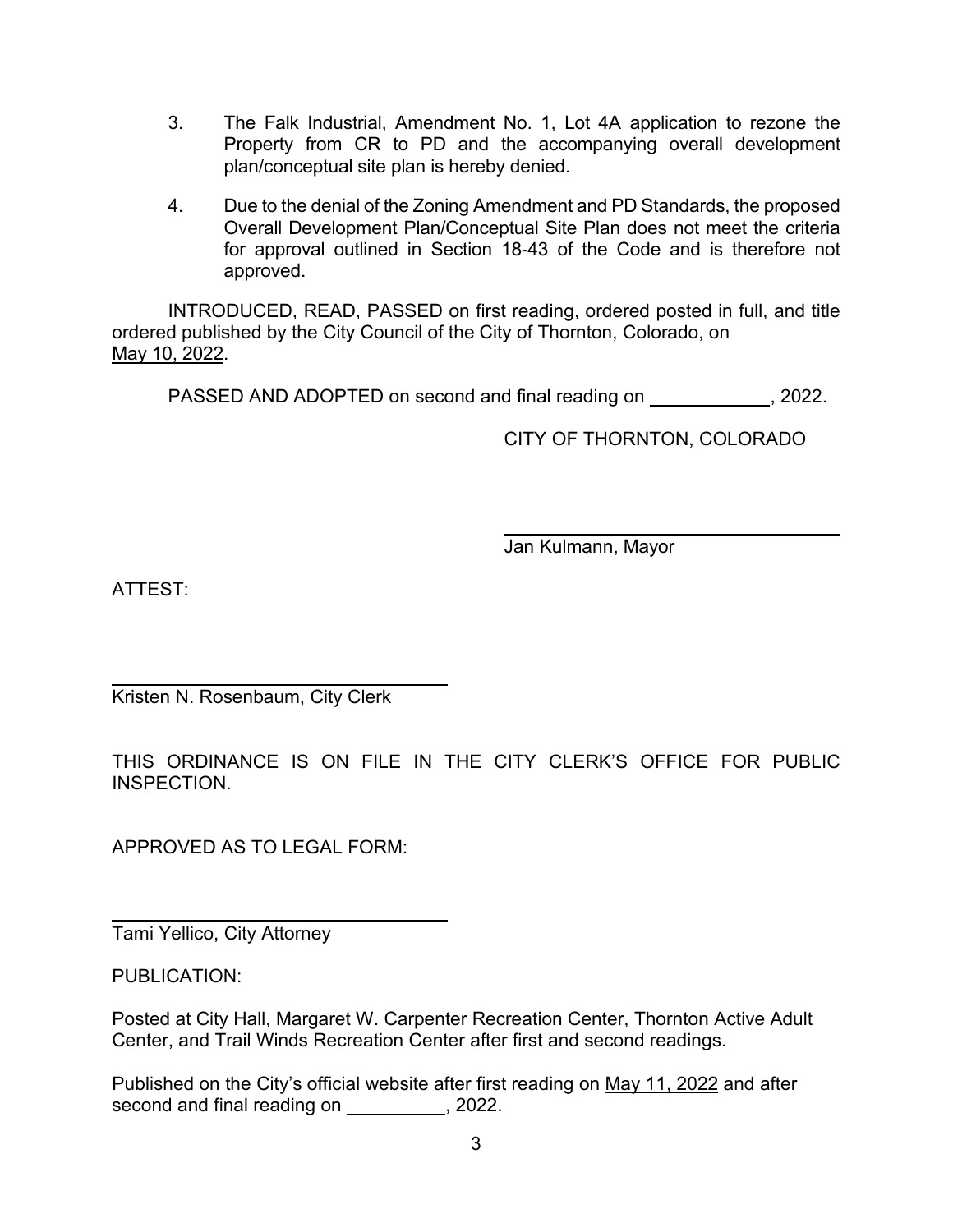#### EXHIBIT A

#### ZONING BOUNDARY DESCRIPTION

LOT 4A, FALK INDUSTRIAL TRACT AMENDMENT NO. 1 AS RECORDED AT RECEPTION NUMBER 2008000069281 IN THE ADAMS COUNTY RECORDS, CITY OF THORNTON, COUNTY OF ADAMS, STATE OF COLORADO

#### OVERALL DEVELOPMENT PLAN/CONCEPTUAL SITE PLAN LEGAL **DESCRIPTION**

LOT 4A, FALK INDUSTRIAL TRACT AMENDMENT NO. 1 AS RECORDED AT RECEPTION NUMBER 2008000069281 IN THE ADAMS COUNTY RECORDS, CITY OF THORNTON, COUNTY OF ADAMS, STATE OF COLORADO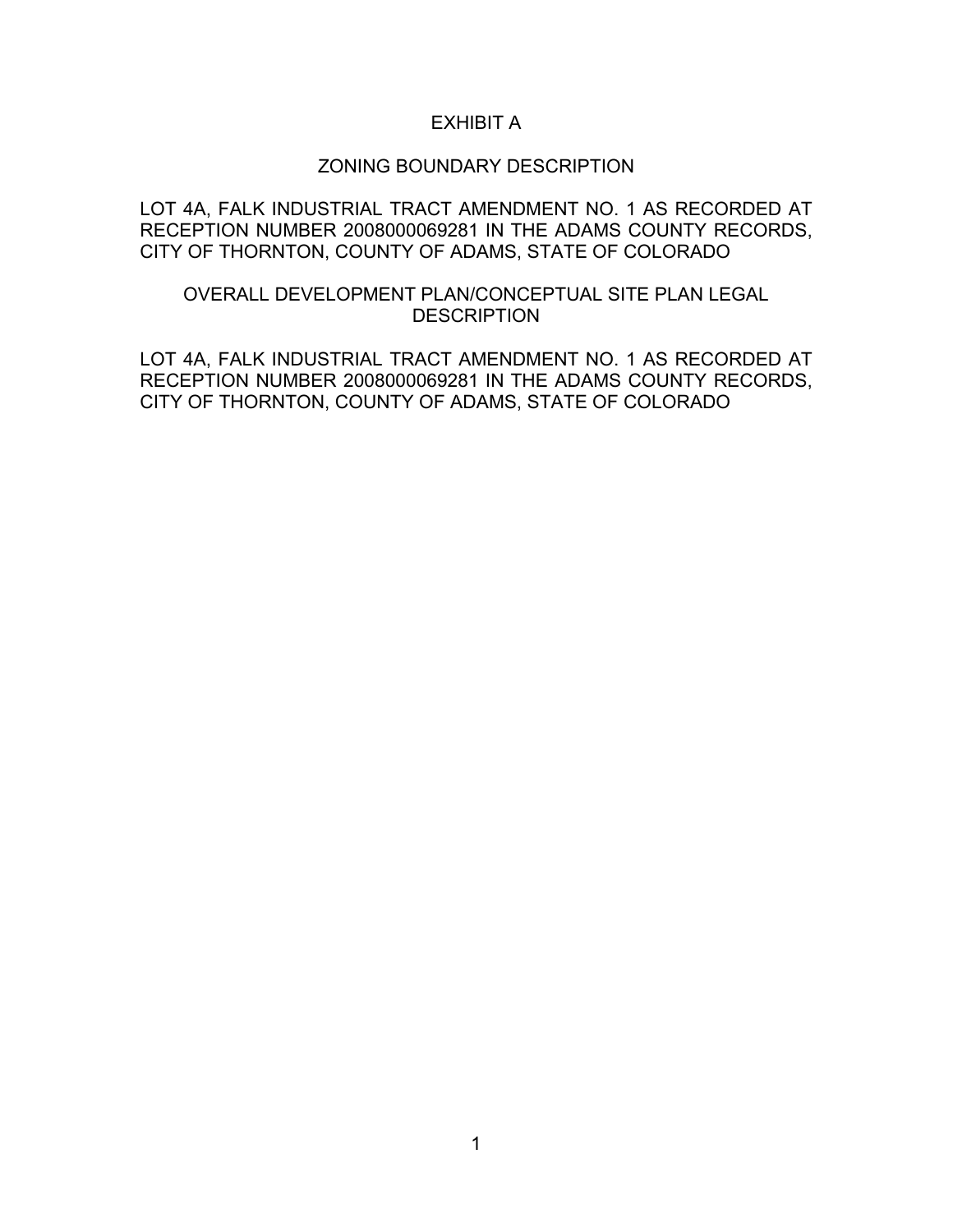EXHIBIT B

# FALK INDUSTRIAL TRACT AMENDMENT NO 1, LOT:4A

Planned Development Standards for ENTERPRISE Thornton Thornton, Colorado

**Approved: XXXXXX**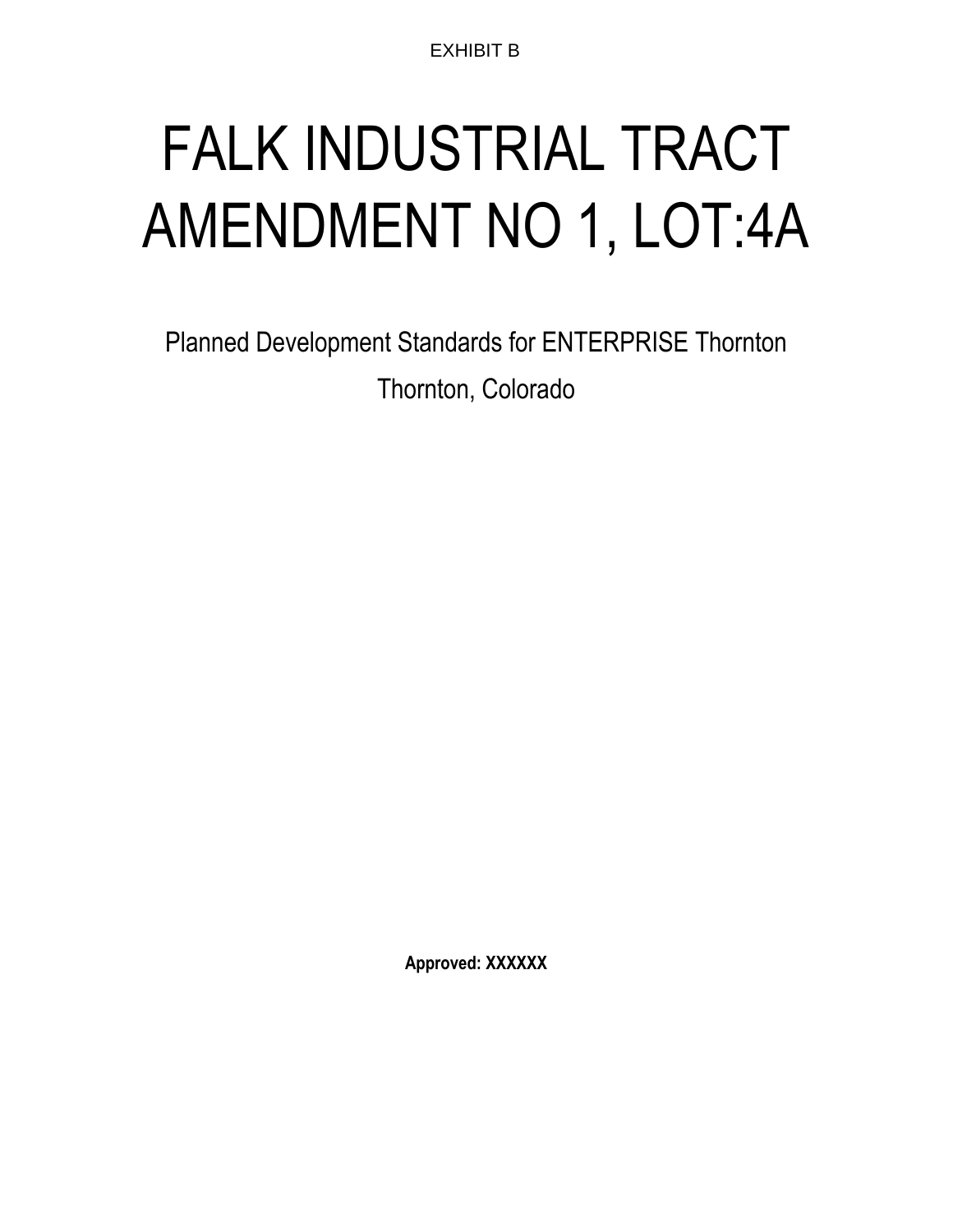#### **Section 1: Introduction**

**Zoning Amendment Justification:** Section 18-41 (5) b.: *Criteria for a change in a zoning district classification or boundary. The city council may consider the following criteria to evaluate a change in a zoning district classification or boundary:*

- *1. Growth and other development factors in the community support changing the zoning.* This proposal is consistent with the Comprehensive Plan and will facilitate job growth in the immediate area.
- *2. The change in zoning represents orderly development of the city and there are, or are planned to be, adequate services and infrastructure to support the proposed zoning change and existing uses in the area.*

This property has adequate utilities for the proposed development, as the properties immediately surrounding it have already been developed. The proposed PD zone district will provide jobs and revenue for the City while not significantly increasing demand on roadways and other utilities.

*3. The change in zoning provides for an appropriate use of the property.*

The proposal provides an appropriate use through providing increased jobs and increased revenue for the City. As an undeveloped parcel of land with a lower amount of visibility, the proposed zone district will provide jobs and revenue for the City where typical retail or commercial may struggle to survive. A DMMS will provide an opportunity for business within the greater Thornton area to advertise and gain exposure. A portion of the lease revenue (\$40,000) from the sign will be donated to the Adams 12 Education Foundation annually for programming south of 104<sup>th</sup> Avenue.

*4. The change in zoning is in substantial conformance with the goals and policies of the Comprehensive Plan and other adopted plans and policies of the city.*

The Comprehensive Plan designates this area to be an employment center and the zone change will allow for development of jobs in the area.

*5. The proposed zoning is sensitive to and compatible with the existing and planned use and development of adjacent properties.*

By developing an underutilized parcel of land, the proposal provides a flexible warehouse use, which is lower intensity than typical retail or commercial and more compatible with the surrounding properties, including the low density single-family residential to the south and west. While any commercial use will generate additional traffic, access is being limited to the existing northern connection and will not have any further impacts for the residential to the west and south.

#### **Intent/Purpose of PD District**

**PD District Overview:** This 3.35-acre property, legally described as Falk Industrial Tract Amendment 1, Lot A, is generally at West 83<sup>rd</sup> Place and Sherman Street in Thornton, south of the Interstate 25 and West 84<sup>th</sup> interchange. The borders include Interstate 25 to the east, an existing industrial use (Adams Polishes) to the north, and single-family residences within Unincorporated Adams County to the west and south. All 3.4-acres of the property are within one Planning Area.

**Planned Development Zoning Justification:** This development is unique because it provides an investment in a part of Thornton that will benefit from having new development occur. It also will provide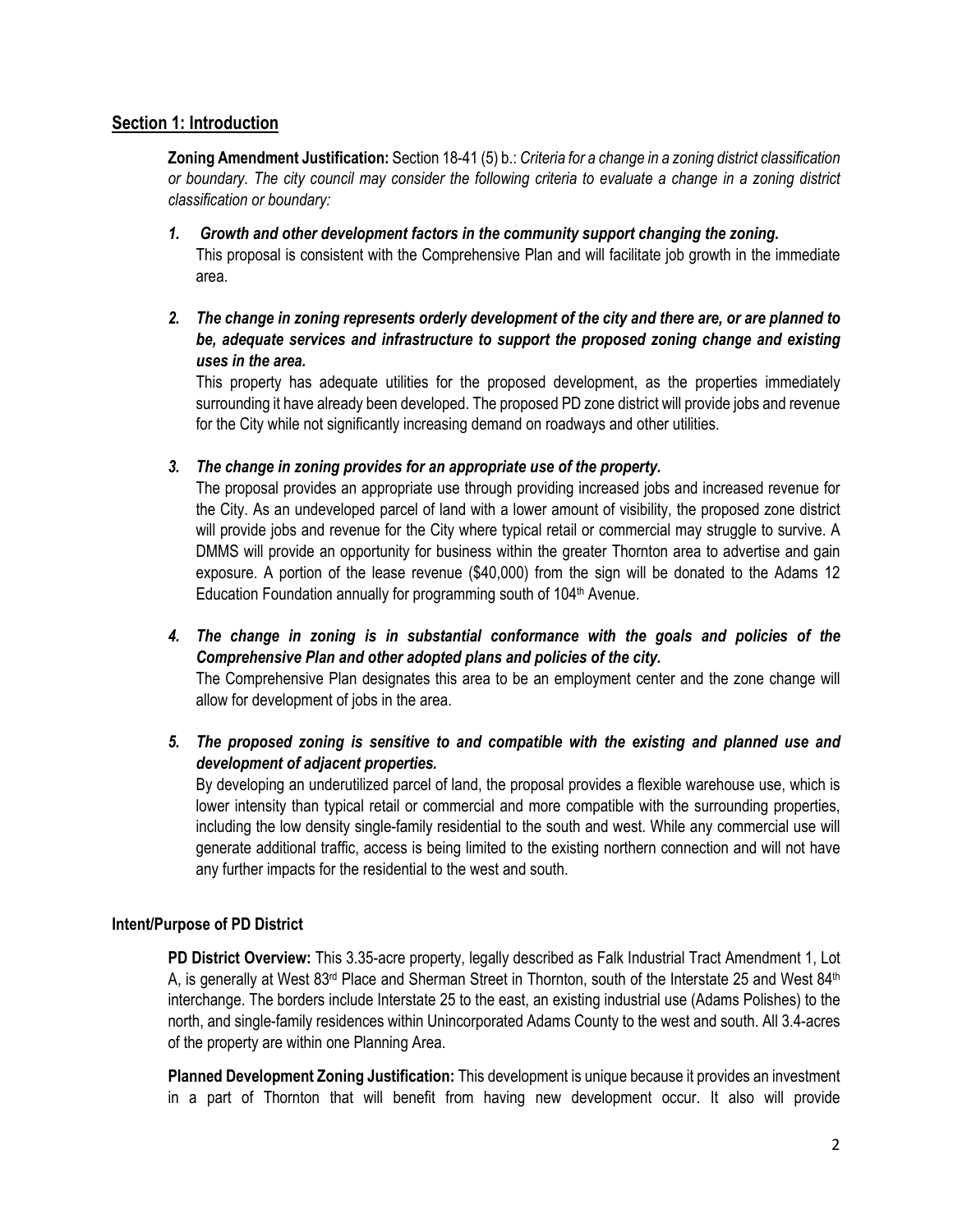incubator/entrepreneur space for smaller businesses to operate and grow the overall job base. This proposal meets the requirements of section 18-120 of the City Code because a Digital Message Monument Sign is not something currently contemplated in the City of Thornton and the Applicant would like to incorporate such into this PD. Based on Chapter 4: Growth Framework within the recently adopted 2020 Comprehensive Plan, the Future Land Use Map designates this property to be an employment center. The proposed underlying zone district of this proposed PD is the existing Business Park Zone District which would meet Chapter 4's goal of adding to the job base for the City. The addition of the Digital Message Monument Sign to the site will also contribute to growing the overall jobs and tax base through its business promotion capabilities and opportunities.

Section 18-42 (c)Standards for approval: The council shall consider the following in making their decision for approval, approval with conditions, or denial of a PD district:

#### *1. The proposed PD district is compatible with present development in the area, and will not have a significant, adverse effect on the surrounding area;*

This proposal is compatible with existing development in the area. To the north is an existing industrial use. The west and southern sides of the property are single-family residences within Unincorporated Adams County. Interstate 25 is to the east of the site. The allowed uses within the proposed underlying Business Park Zone District will not cause adverse impacts to nearby uses. The proposed Digital Message Monument Sign is strategically placed towards the northern portion of the site and will sit approximately 150 feet from the residences to the south. Additional illumination standards have been incorporated into the signage standards for this PD to further reduce impact to adjacent residences.

#### *2. The proposed PD district is consistent with the public health, safety and welfare, as well as efficiency and economy in the use of land and its resources;*

The proposed PD is on an infill site that already has existing infrastructure and is in an area designated for employment in the future. Since the site is surrounded by development on all sides, this development will enhance the public safety by providing a use on an otherwise vacant piece of property, while providing opportunities to increase the City's tax and jobs base.

#### *3. The proposed PD district is consistent with the overall direction, intent and policies of the city's Comprehensive Plan;*

The plan determines this area to be an employment center. The proposed PD will increase employment in the area and is consistent with the overall direction of the Comprehensive Plan. The proposed Digital Message Monument Sign will also provide business promotion opportunities to the City.

#### *4. The proposed PD district provides for a creative and innovative design which could not otherwise be achieved under the zoning regulations for the districts listed in Section 18-70(a);*

The proposal includes the allowance for a Digital Message Monument Sign that is not contemplated under current zone districts within the City. This proposed sign will prove business promotion opportunities in the City for on-site and off-site uses. The sign will also provide an additional revenue source for Adams 12 Education Foundation for programming south of 104<sup>th</sup> Avenue.

*5. The exceptions from the zoning regulations requested in the proposed PD are warranted by virtue of innovative design and amenities incorporated in the PD district.*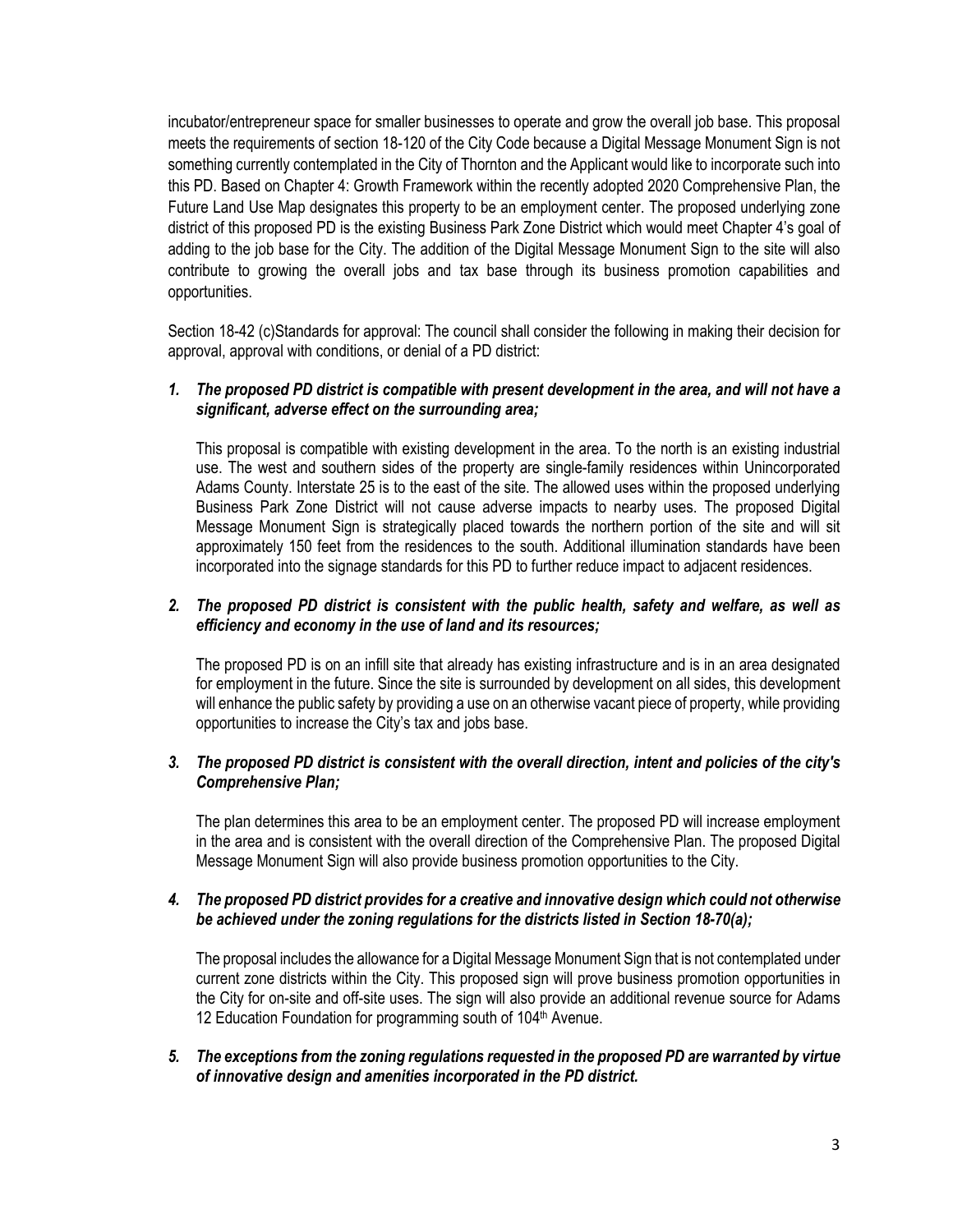Due to the unique site location and configuration of this property, PD zoning is warranted to establish development standards and to accommodate a use which is not contemplated within the City of Thornton's Development Code. This PD will facilitate a high-quality development on an otherwise underutilized and vacant infill property, while also provide a unique land use which will help foster small business development.

**Applicability of Standards:** - The following information, which outlines the applicability of the regulations within the PD Standards shall be included:

General: *These PD Standards shall govern future development applications in the Falk Industrial PD. All regulations not specified in these PD Standards for Falk Industrial PD shall conform to the requirements for each use, or most compatible zoning district, as outlined in the City Code in effect at the time of development, as determined by the Development Director.*

Conflicts: *In the event of a conflict between city Code and any of the provisions set forth in these PD Standards, these PD Standards shall control.*

Development Permits: *Any nonresidential development proposals require review and approval by the Development Permits and Appeals Board, unless the project is nonresidential or mixed use and qualifies as a project of economic significance for administrative review and approval in accordance with Section 18-58 of the Code, as amended.*

#### **Section 2: Uses and Use Regulations**

Land Uses Allowed (Reduced list from the Business Park Zone District):

- Accessory Uses
	- o Accessory outside display of merchandise
	- o Accessory outside sales
	- o Accessory outside storage
	- o Amateur telecommunication facility
	- o Attachment of telecommunication antennae to existing structure
	- o Solar Collectors
	- o Television reception antenna
	- $\circ$  Wind energy conversion system WECS (SUP)
- Industrial Uses
	- $\circ$  Industrial inside (high risk) (SUP)
	- $\circ$  Industrial inside (not high risk)
	- o Office showroom/warehouse
	- o Warehouse (SUP)
	- o Flex-Warehouse
- Office Uses
	- $\circ$  Financial institution without drive-in window
	- o General office
- Residential Uses None allowed
- Retail and Personal Service Uses
	- o Auto rental (SUP)
	- o Auto service center (SUP)
	- $\circ$  Job printing
	- o Micro-Alcohol Use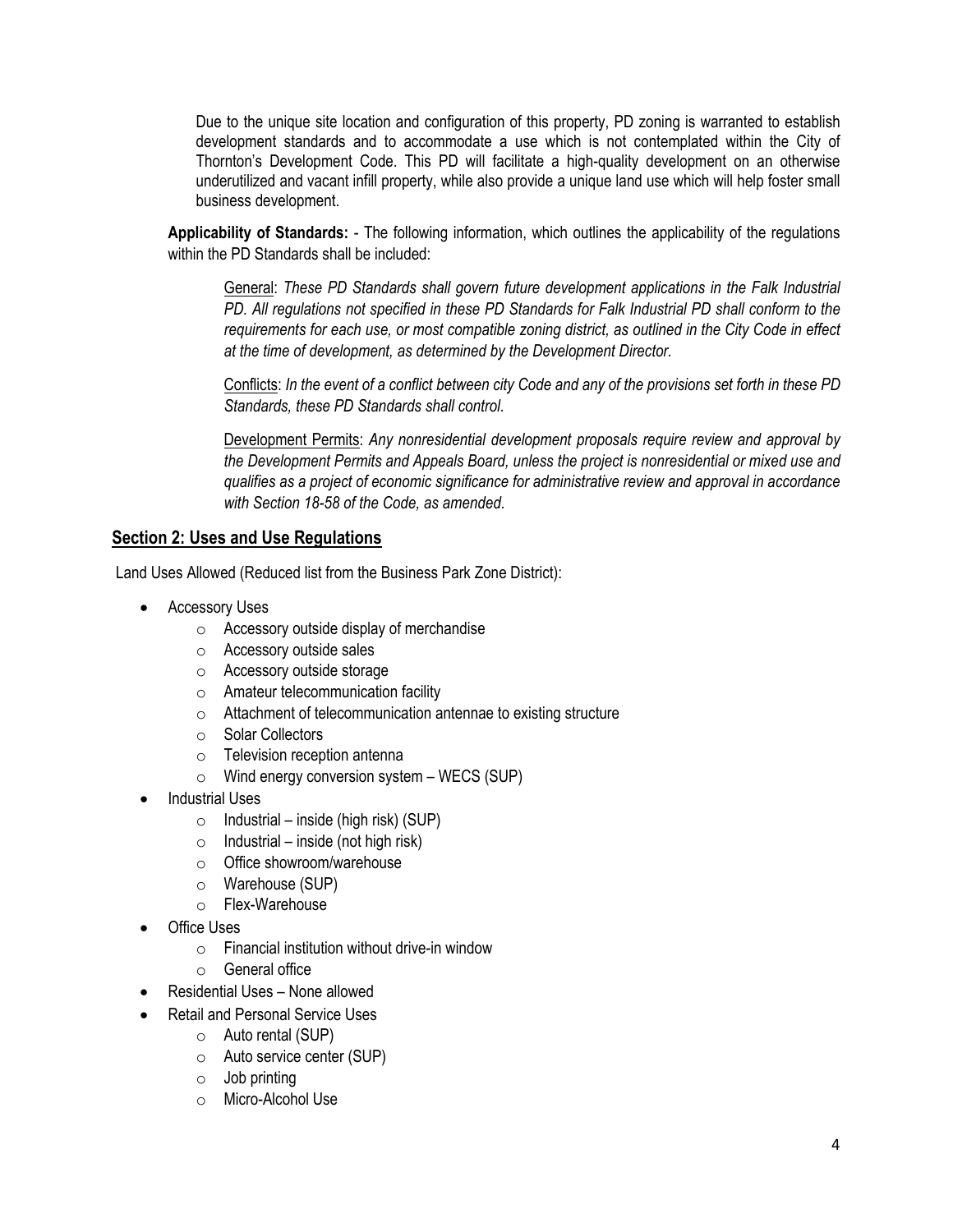- o Personal service use
- o Taxidermist (SUP)
- o Technical and trade schools (SUP)
- Temporary Uses
	- o Christmas tree lots (TUP)
	- $\circ$  Other temporary use (TUP)
	- o Seasonal sales stand (TUP)
	- o Temporary concrete or asphalt batch plant (TUP)
	- o Temporary construction yard, construction/sales office (TUP)
	- $\circ$  Temporary donation collection bin (TUP)
	- o Transportation Uses
	- $\circ$  Commercial bus station and terminal (SUP)
	- o Heliports (SUP)
	- o Transit passenger shelter
- Utility and Public Service Uses
	- o Commercial radio and TV station
	- o Electric substation and gas regulator station (SUP)
	- $\circ$  Local utilities
	- o Telephone exchange without shops or offices
	- $\circ$  Utility or government installation other than listed (SUP)
	- o Water treatment plant, reservoir and water storage tanks (SUP)
- Wireless Telecommunication Uses
	- $\circ$  Commercial radio or TV facility (SUP)
	- $\circ$  Commercial satellite dish (SUP)
	- $\circ$  Mobile telephone facility (SUP)
	- o Public safety telecommunication facility
- **Signage** 
	- o Digital Message Monument Sign

#### **Section 3: Urban Design Standards**

This proposal includes no new public rights-of-ways or streets. Internal sidewalks are proposed and will meet either current code or an alternate approved design as determined during the site plan review. All Urban Design Standards of the City Code will be met with this proposal.

#### **Section 4: Architectural Standards**

The applicant is proposing to meet the Architectural Standards in the City Code.

#### **Section 5: Development Standards**

- Development Standards are the following:
	- o Setbacks for Buildings:
		- **FILM** Front: 25 Feet Minimum, 50 feet Maximum
		- Side: 0 or 15 Feet Minimum, 25 feet Maximum
		- Rear: 0 or 15 Feet Minimum, 25 feet Maximum
	- o Maximum Lot Coverage: 75%. Aboveground parking structures are included in lot coverage calculations; surface parking lots and underground parking structures are not included in coverage calculations.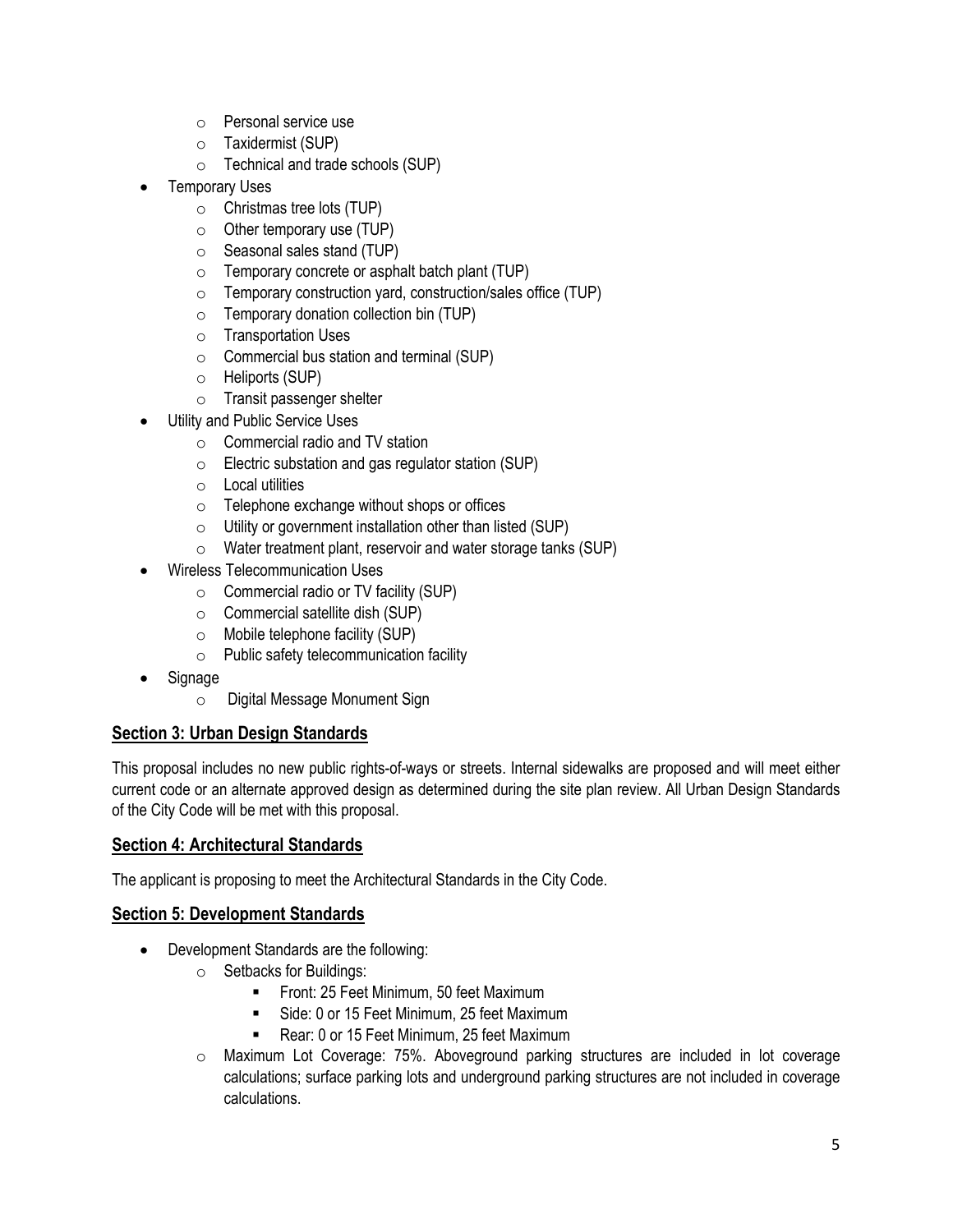- o Maximum Dwelling Unit Density: None permitted
- o Floor Area Ratio: Maximum 0.5
- o Maximum Building Height: 120 Feet
	- Residential Proximity Slope: If any portion of a building is over 30 feet in height, that portion may not be located above a residential proximity slope.
- **Off Street Parking Requirements:** 
	- $\circ$  Parking in this PD is based on the office/showroom parking category, which requires one space for every 333 square feet of floor area in office uses and one space for each 1,000 square feet of floor area in showroom or warehouse uses. For the purpose of this PD, Flex-Warehouse parking is based on the warehouse standard and required parking is as follows:

|                | Flex-Warehouse Space        | Parking Reg'd. | Office Space           | Parking Reg'd. |
|----------------|-----------------------------|----------------|------------------------|----------------|
| Bldg. 1 (East) | 5 units, 5,200 sq. ft.      | 5.2            | 5 units, 3,250 sq. ft. | 9.75           |
| Bldg. 2        | 8 units, 7,125 sq. ft.      | 7.12           |                        |                |
| Bldg. 3        | 12 units, 10,305 sq. ft.    | 10.3           |                        |                |
| Bldg. 4 (West) | 10 units, 9,600 sq. ft.     | 9.6            |                        |                |
|                | Total Flex-Warehouse Reg'd. | 32.22          | Total Office Reg'd.    | 9.75           |
|                | 41.97 (42)                  |                |                        |                |

- $\circ$  The conceptual site plan shows 55 spaces provided, with 3 accessible spaces and one 11' x 36' loading area.
- $\circ$  Typical users of this site will be small contractors or tradespeople who generally perform work offsite but have their operations based in a unit at Enterprise. Each space will have a small office component which will not generate additional traffic or parking, as the office is for the business housed in the same unit. These units are generally intended to be more of an incubator for small businesses which are seeking new space to operate from as they grow.
- $\circ$  As this property is at the end of a roadway, no parking impacts will occur on adjacent sites.
- Fencing Standards are the same as the City Code.
- Retaining walls may be allowed up to eight feet in height.
- Signage:
	- $\circ$  One Digital Messaging Monument Sign (DMMS) is allowed per the Conceptual Site Plan associated with the PD Zoning.
		- Minimum Sign Area Allowed: 300 square feet per sign face.
		- **Maximum Sign Area Allowed: 672 square feet per sign face.**
		- The DMMS shall not exceed 60 feet in overall height.
		- The architectural style of the Digital Message Monument Sign will be consistent with and of comparable quality to the architectural style of the development as a whole.
		- Illumination: Highway electronic signs shall have automatic dimmer software of solar sensors to control brightness for nighttime viewing. The intensity of the light source shall not produce glare, the effect of which constitutes a traffic hazard or is otherwise detrimental to the public health, safety, or welfare. Lighting from the message module shall not exceed 300 NITs (candelas per square meter) between dusk and dawn as measured from the sign's face. The sign permit application shall include the manufacturer's specifications and NIT (candela per square meter) rating. City officials shall have the right to enter the property and view the programmed specifications of the sign to determine compliance with this provision.
		- Minimum Message Hold Time: The displayed message shall not change more frequently than once per eight (8) seconds.